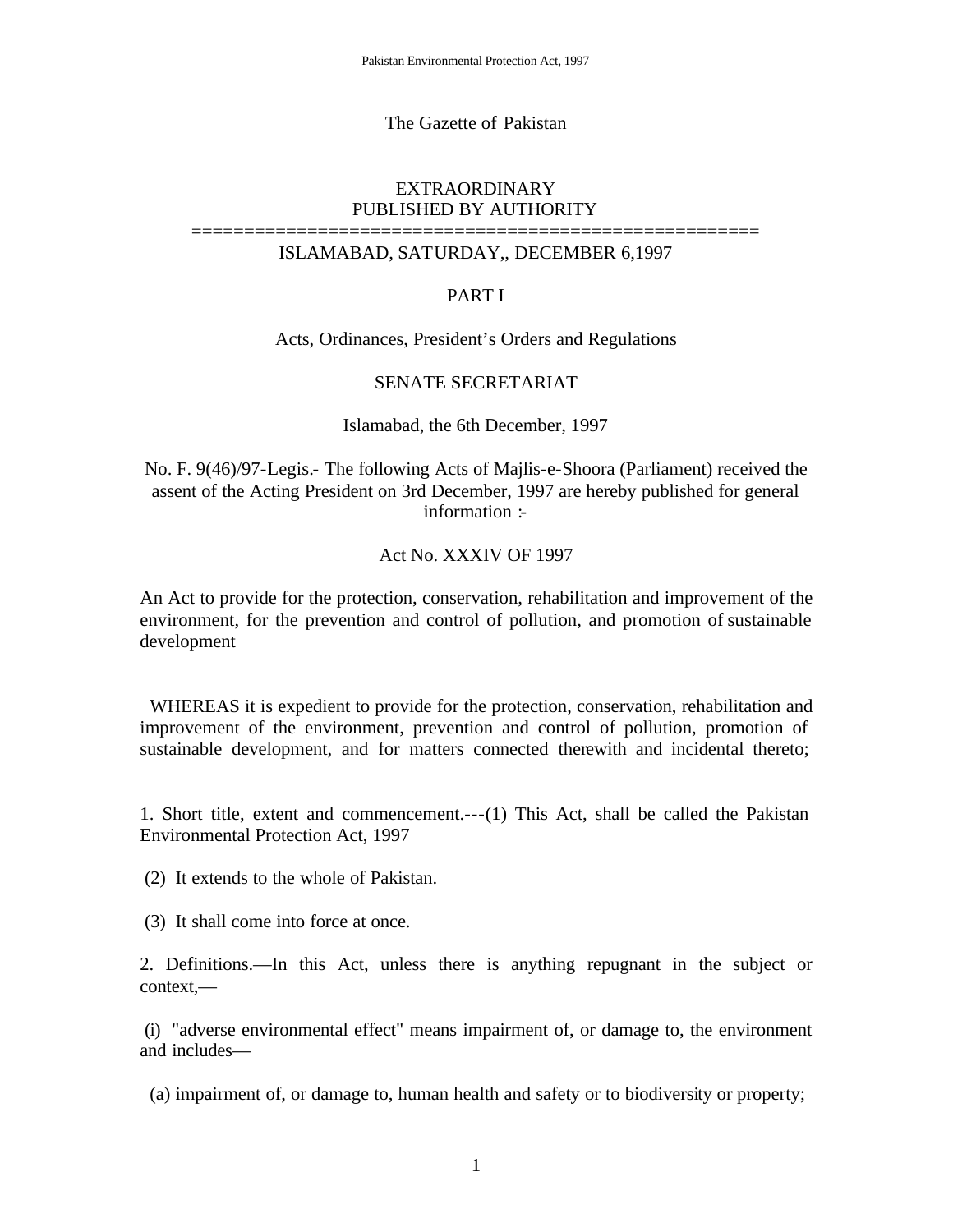(b) pollution; and

(c) any adverse environmental effect as may be specified in the regulations;

(ii) "agricultural waste" means waste from farm and agricultural activities including poultry, cattle farming, animal husbandry residues from the use of fertilizers, pesticides and other farm . chemicals;

(iii) "air pollutant" means any substance that causes pollution of air and includes soot, smoke, dust particles, odour, light, electro-magnetic, radiation, heat, fumes, combustion exhaust, exhaust gases, noxious gases, hazardous substances and radioactive substances;

(iv) "biodiversity" or "biological diversity" means the variability among living organisms from all sources, including inter alia terrestrial, marine and other aquatic ecosystems and the ecological complexes of which they are part, including diversity within species, between species and of ecosystems;

(v) "Council" means the Pakistan Environmental Protection Council established under section 3;

(vi) "discharge" includes spilling, leaking, pumping, depositing, seeping, releasing, flowing out, pouring, emitting, emptying or dumping;

(vii) "ecosystem" means a dynamic complex of plant, animal and micro-organism communities and their non-living environment interacting as a functional unit;

(viii) "effluent" means any material in solid, liquid or gaseous form or combination thereof being discharged from industrial activity or any other source and includes a slurry, suspension or vapour;

(ix) "emission standards" means the permissible standards established by the Federal Agency or a Provincial Agency for emission of air pollutants and noise and for discharge of effluent and waste;

- (x) "environment" means—
- (a) air, water and land;
- (b) all layers of the atmosphere;
- (c) all organic and inorganic matter and living organisms;
- (d) the ecosystem and ecological relationships;
- (e) buildings, structures, roads, facilities and works;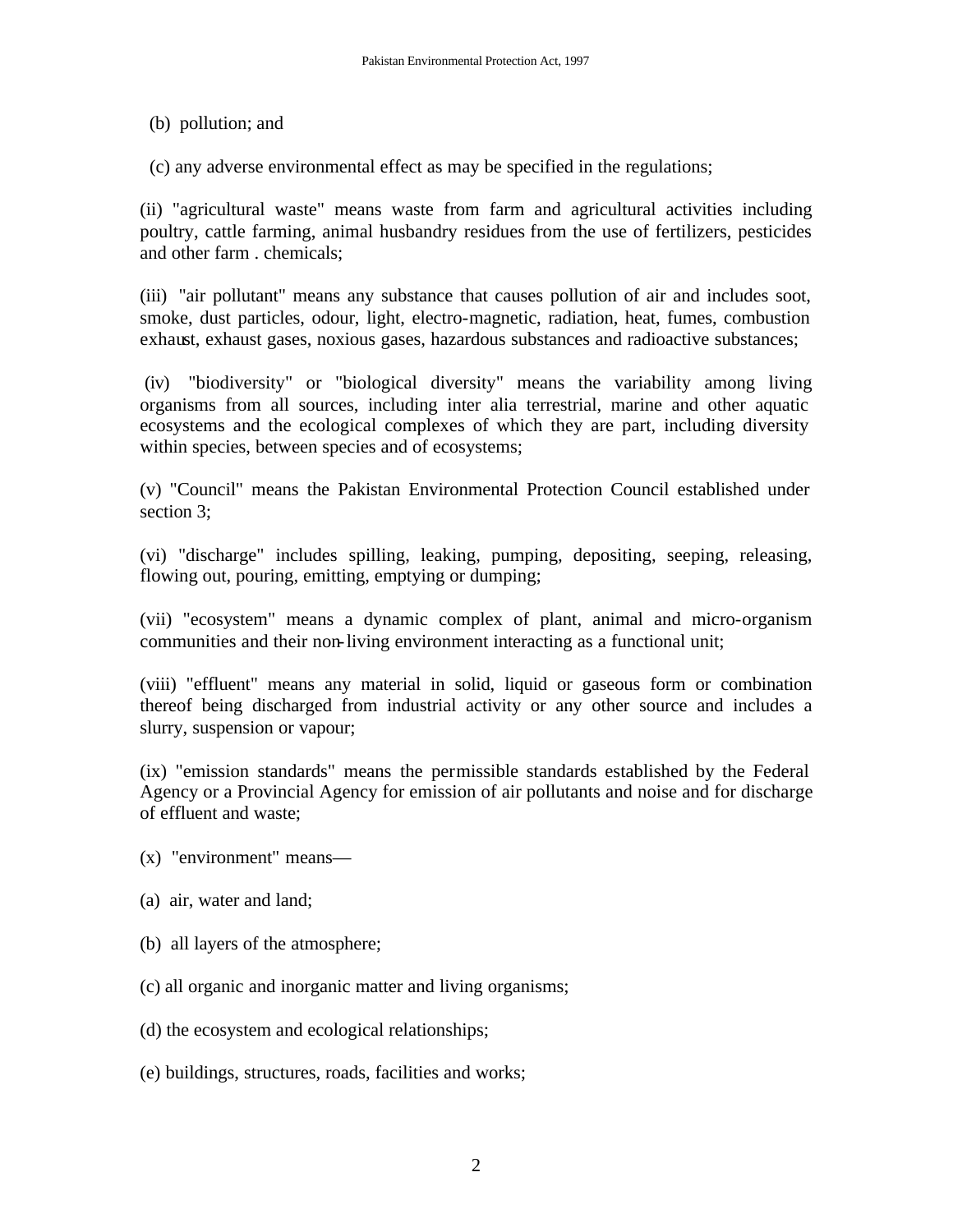(f) all social and economic conditions affecting community life; and

 $(g)$  the inter-relationships between any of the factors specified in sub-clauses (a) to (f);

(xi) "environmental impact assessment" means an environmental study comprising collection of data, prediction of qualitative and quantitative impacts, comparison of alternatives, evaluation of preventive, mitigatory and compensatory measures, formulation of environmental management and training plans and monitoring arrangements, and framing of recommendations and such other components as may be prescribed;

(xii) "Environmental Magistrate" means the Magistrate of the First Class appointed under Section 24;

(xiii) "Environmental Tribunal" means the Environmental Tribunal constituted under section 20 ;

(xiv) "Exclusive Economic Zone" shall have the same meaning as in the Territorial Waters and Maritime Zones Act, 1976 (LXXXII of 1976);

(xv) "factory" means any premises in which industrial activity is being undertaken;

(xvi) "Federal Agency" means the Pakistan Environmental Protection Agency established under section 5, or any Government Agency, local council or local authority exercising the powers and functions of the Federal Agency;

(xvii) "Government Agency" includes—

(a) a division, department, attached department, bureau, section, commission, board, office or unit of the Federal Government or a Provincial Government;

(b) a developmental or a local authority, company or corporation established or controlled by the Federal Government or Provincial Government; and

(c) a Provincial Environmental Protection Agency. ; and

(d) any other body defined and listed in the Rules of Business of the Federal Government or a Provincial Government.

(xviii) "hazardous substance" means—

(a) a substance or mixture of substances, other than a pesticide as defined in the Agricultural Pesticides Ordinance, 1971 (II of 1971), which, by reason of its chemical activity or toxic, explosive, flammable, corrosive, radioactive or other characteristics,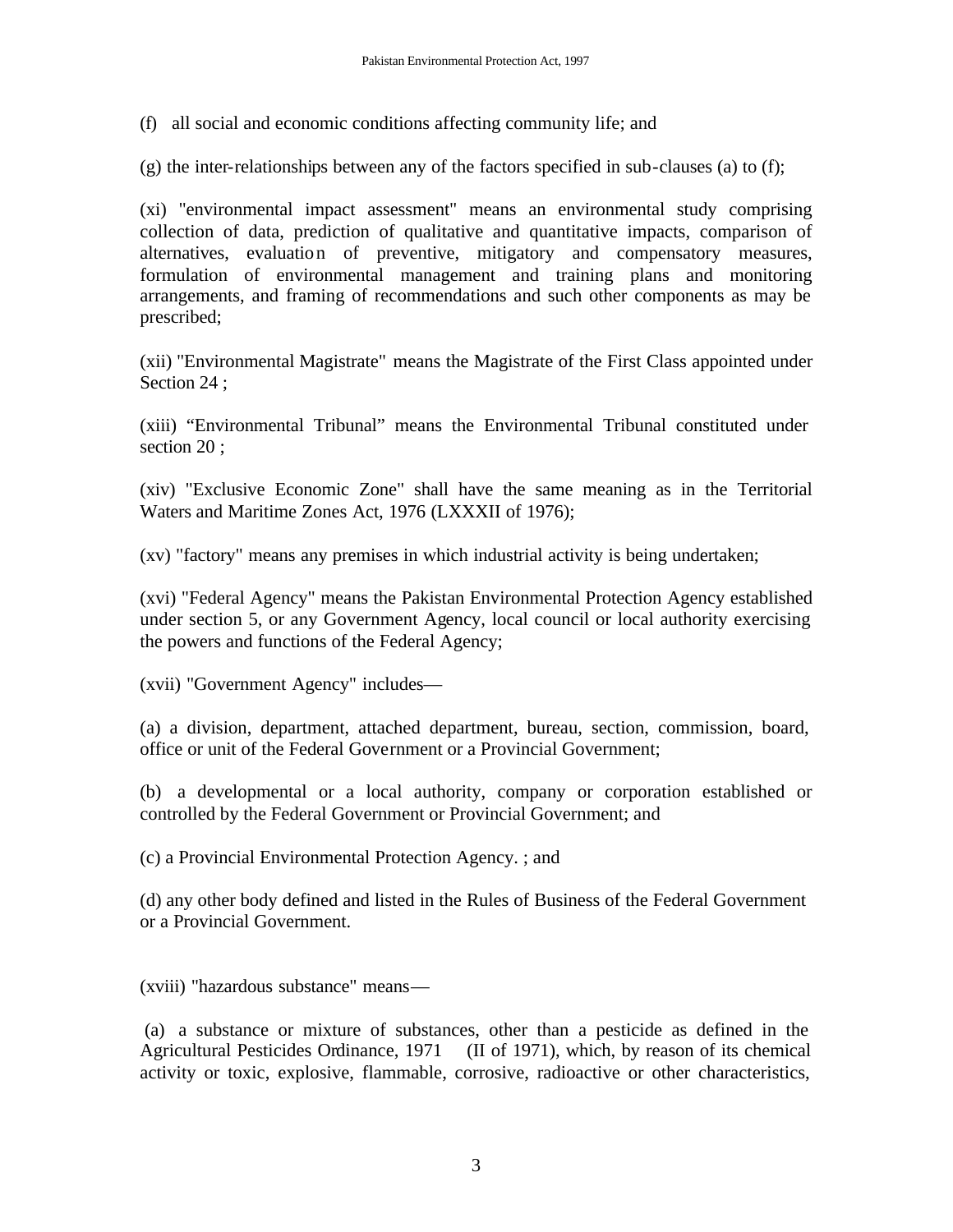causes, or is likely to cause, directly or in combination with other matters an adverse environmental effect; and

(b) any substance which may be prescribed as a hazardous substance;

(xix) "hazardous waste" means waste which is or which contains a hazardous substance or which may be prescribed as hazardous waste and includes hospital waste and nuclear waste;

(xx) "historic waters" means such limits of the waters adjacent to the land territory of Pakistan as may be specified by notification under section 7 of the Territorial Waters and Maritime Zones Act, 1976 (LXXXII of 1976);

(xxi) "hospital waste" includes waste medical supplies and materials of all kinds, and waste blood, tissue, organs and other parts of the human and animal bodies, from hospitals, clinics and laboratories;

(xxii) "industrial activity" means any operation or process for manufacturing, making, formulating, synthesising, altering, repairing, ornamenting, finishing, packing or otherwise treating any article or substance with a view to its use, sale, transport, delivery or disposal, or for mining, for oil and gas exploration and deve lopment, or for pumping water or sewage, or for generating, transforming or transmitting power or for any other industrial or commercial purpose;

(xxiii) "industrial waste" means waste resulting from an industrial activity;

(xxiv) "initial environmental examination" means a preliminary environmental review of the reasonably foreseeable qualitative and quantitative impacts on the environment of a proposed project to determine whether it is likely to cause an adverse environmental effect for requiring preparation of an environmental impact assessment;

(xxv) "local authority" means any agency set up or designated by the Federal Government or a Provincial Government, by notification in the official Gazette, to be a local authority for the purposes of this Ordinance;

(xxvi) "local council" means a local council constituted or established under a law relating to local government;

(xxvii) "motor vehicle" means any mechanically propelled vehicle adapted for use upon land whether its power of propulsion is transmitted thereto from an external or internal source, and includes a chassis to which a body has not been attached, and a trailer, but does not include a vehicle running upon fixed rails;

(xxviii) "municipal waste" includes sewage, refuse, garbage, waste from abattoirs, sludge and human excreta and the like;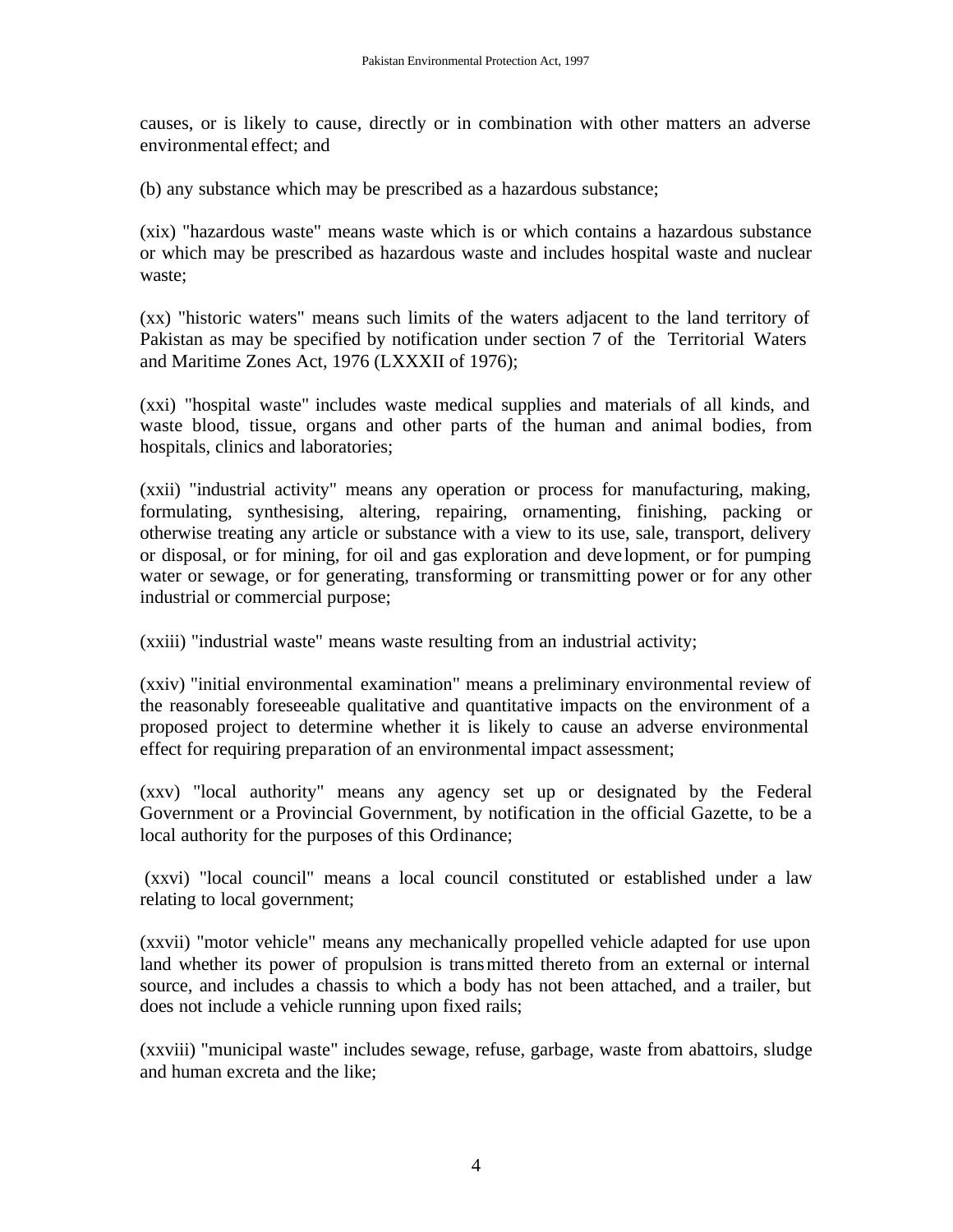(xxix) "National Environmental Quality Standards" means standards established by the Federal Agency under clause (e) of sub-section (1) of section 6 and approved by the Council under clause (c) of sub-section (1) of section 4;

(xxx) "noise" means the intensity, duration and character of sounds from all sources, and includes vibration;

(xxxi) "nuclear waste" means waste from any nuclear reactor or nuclear plant or other nuclear energy system, whether or not such waste is radioactive;

(xxxii) "person" means any natural person or legal entity and includes an individual, firm, association, partnership, society, group, company, corporation, co-operative society, Government Agency, non-governmental organization, community-based organization, village organization, local council or local authority and, in the case of a vessel, the master or other person having for the time being the charge or control of the vessel;

(xxxiii) "pollution" means the contamination of air, land or water by the discharge or emission of effluent or wastes or air pollutants or noise or other matter which either directly or indirectly or in combination with other discharges or substances alters unfavourably the chemical, physical, biological, radiational, thermal or radiological or aesthetic properties of the air, land or water or which may, or is likely to make the air, land or water unclean, noxious or impure or injurious, disagreeable or detrimental to the health, safety, welfare or property of persons or harmful to biodiversity;

(xxxiv) "prescribed" means prescribed by rules made under this Act;

(xxxv) "project" means any activity, plan, scheme, proposal or undertaking involving any change in the environment and includes—

- (a) construction or use of buildings or other works;
- (b) construction or use of roads or other transport systems;
- (c) construction or operation of factories or other installations;
- (d) mineral prospecting, mining, quarrying, stone-crushing, drilling and the like;
- (e) any change of land use or water use; and

 (f) alteration, expansion, repair, decommissioning or abandonment of existing buildings or other works, roads or other transport systems, factories or other installations;

(xxxvi) "proponent" means the person who proposes or intends to undertake a project;

(xxxvii) "Provincial Agency" means a Provincial Environmental Protection Agency established under section 8;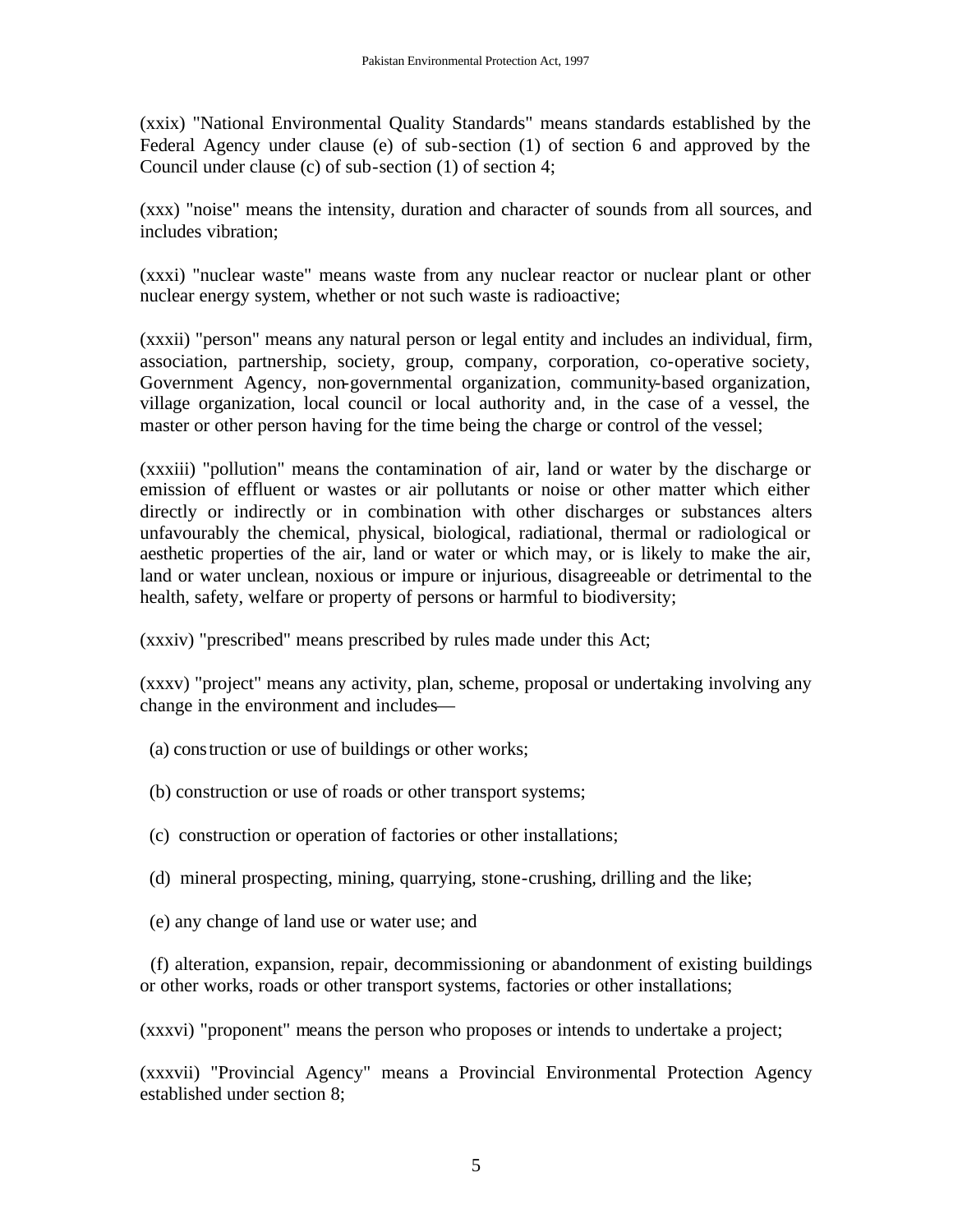(xxxviii) "regulations" means regulations made under this Act;

(xix) "rules" means rules made under this Act;

(xl) "sewage" means liquid or semi-solid wastes and sludge from sanitary conveniences, kitchens, laundries, washing and similar activities and from any sewerage system or sewage disposal works;

(xli) "standards" means qua litative and quantitative standards for discharge of effluent and wastes and for emission of air pollutants and noise either for general applicability or for a particular area, or from a particular production process, or for a particular product, and includes the National Environmental Quality Standards, emission standards and other standards established under this Act and the rules and regulations;

(xlii) "sustainable development" means development that meets the needs of the present generation without compromising the ability of future generations to meet their needs;

(xliii) "territorial waters" shall have the same meaning as in the Territorial Waters and Maritime Zones Act, 1976 (LXXXII of 1976);

(xliv) "vessel" includes anything made for the conveyance by water of human beings or of goods; and

(xlv) "waste" means any substance or object which has been, is being or is intended to be, discarded or disposed of, and includes liquid waste, solid waste, waste gases, suspended waste, industrial waste, agricultural waste, nuclear waste, municipal waste, hospital waste, used polyethylene bags and residues from the incineration of all types of waste.

3. Establishment of the Pakistan Environmental Protection Council.— (1) The Federal Government shall, by notification in the official Gazette, establish a Council to be known as the Pakistan Environmental Protection Council consisting of—

| (i) Prime Minister or such other person as the Prime<br>Minister may nominate in this behalf.                 | Chairperson      |
|---------------------------------------------------------------------------------------------------------------|------------------|
| (ii) Minister incharge of the Ministry or Division<br>dealing with the subject of environment.                | Vice Chairperson |
| (iii) Chief Ministers of the Provinces.                                                                       | <b>Members</b>   |
| (iii) Ministers Incharge of the subject of environment<br>in the Provinces.                                   | <b>Members</b>   |
| (iv) Such other persons not exceeding thirty-five as the<br>federal Government may appoint, of which at least | <b>Members</b>   |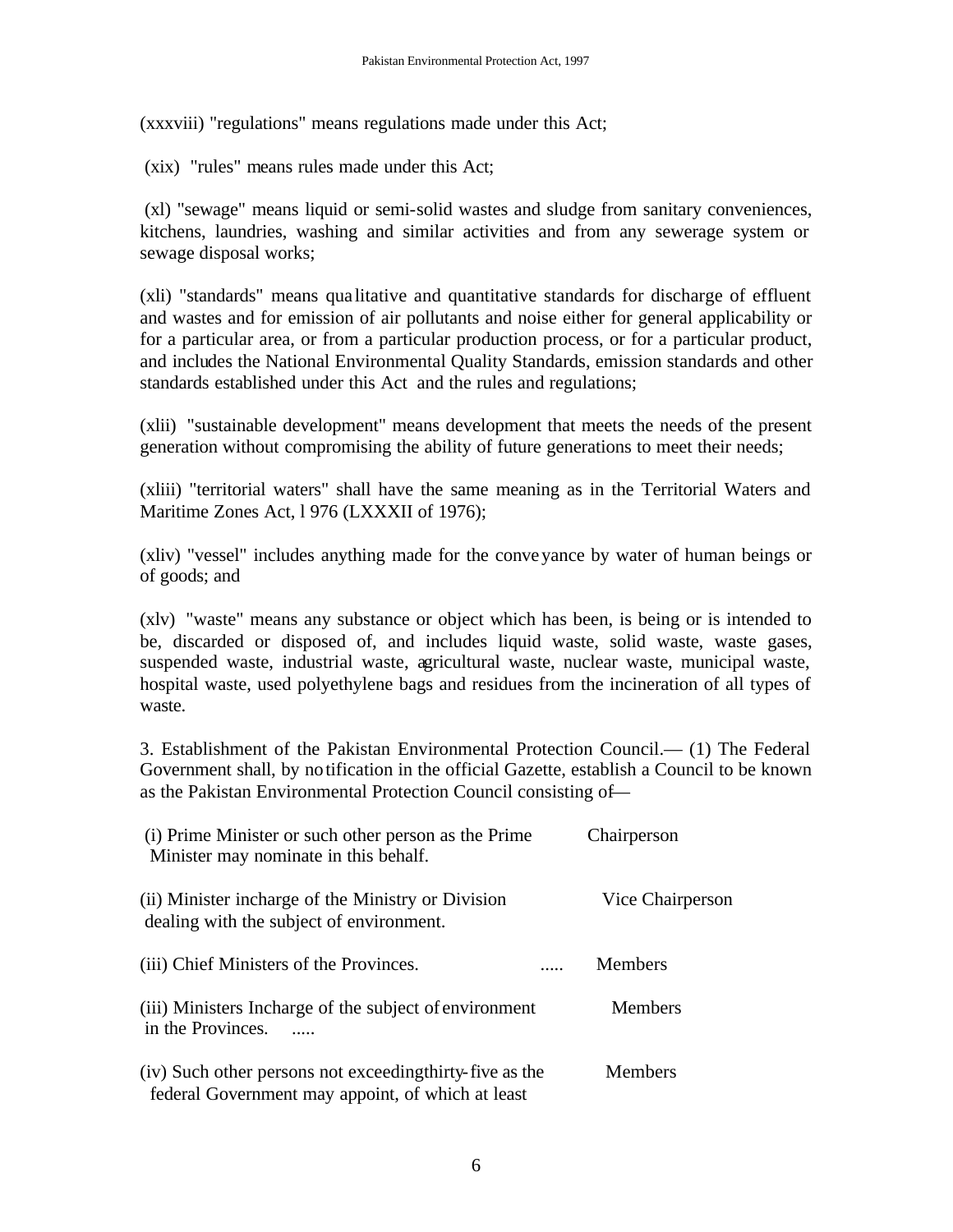twenty shall be non-officials including five representatives of the Chambers of Commerce and Industry and industrial associations and one or more representatives of the Chambers of Agriculture, the medical and legal professions, trade unions, and non-governmental organizations concerned with the environment and development, and scientists, technical experts and educationists

(v) Secretary to the Government of Pakistan, incharge Member/ of the Ministry or Division dealing with the subject of Secretary environment

(2) The Members of the Council, other than ex-officio members, shall be appointed in accordance with the prescribed procedure and shall hold office for a term of two years.

(3) The Council shall frame its own rules of procedure.

(4) The Council shall hold meetings, as and when necessary, but not less than two meetings, shall be held in a year.

(5) The Council may constitute committees of its members and entrust them with such functions as it may deem fit, and the recommendations of the committees shall be submitted to the Council for approval.

(6) The Council, or any of its committees, may invite any technical expert or representative of any Government Agency or non-governmental organization or other person possessing specialized knowledge of any subject for assistance in performance of its functions.

4. Functions and powers of the Council.—(1) The Council shall—

(a) co-ordinate and supervise enforcement of the provisions of this Act; and

(b) approve comprehensive national environmental policies and ensure their implementation within the framework of a national conservation strategy as may be approved by the Federal Government from time to time;

(c) approve the National Environmental Quality Standards;

(d) provide guidelines for the protection and conservation of species, habitats, and biodiversity in general, and for the conservation of renewable and non-renewable resources.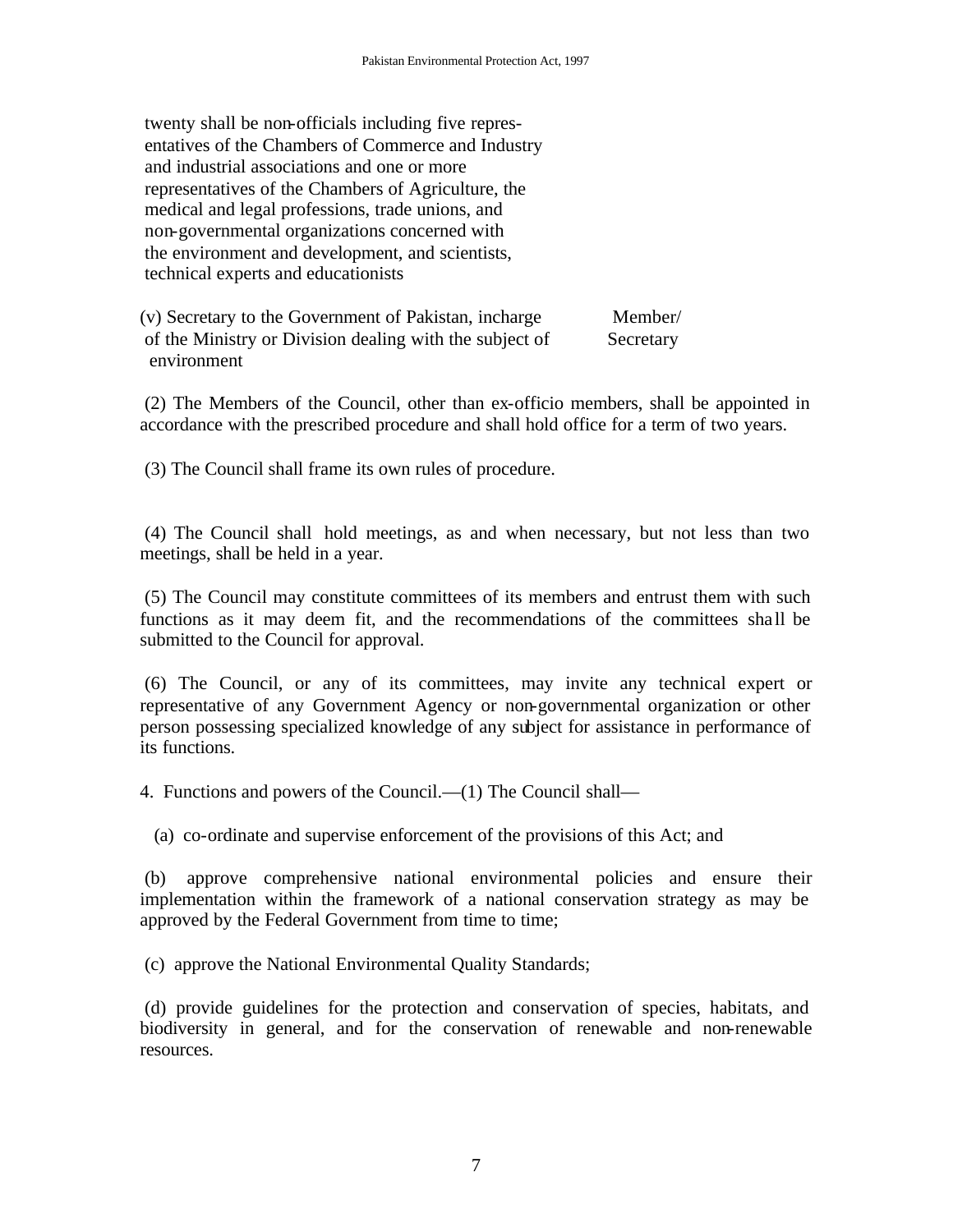(e) co-ordinate integration of the principles and concerns of sustainable development into national development plans and policies;

(f) consider the National Environment Report and give appropriate directions thereon;

 (2) The Council may, either itself or on the request of any person or organization, direct the Federal Agency or any Government Agency to prepare, submit, promote or implement projects for the protection, conservation, rehabilitation and improvement of the environment, the prevention and control of pollution, and the sustainable development of resources or to undertake research in any aspect of environment.

5. Establishment of the Pakistan Environmental Protection Agency.----(1) The Federal Government shall, by notification in the official Gazette, establish the Pakistan Environmental Protection Agency to exercise the powers and perform the functions assigned to it under this Act and the rules and regulations made thereunder.

(2) The Federal Agency shall be headed by a Director-General who shall be appointed by the Federal Government on such terms and conditions as it may determine.

(3) The Federal Agency shall have such administrative, technical and legal staff, as the Federal Government may specify, to be appointed in accordance with such procedure as may be prescribed.

(4) The powers and functions of the Federal Agency shall be exercised and performed by the Director-General.

(5) The Director-General may, by general or special order, delegate any of the powers and functions to staff appointed under sub-section (3).

(6) For assisting the Federal Agency in the discharge of its functions the Federal Government shall establish Advisory Committees for various sectors and appoint as members thereof eminent representatives of the relevant sector, educational institutions, research institutes and non-governmental organizations.

6. Functions of the Federal Agency.—(1) The Federal Agency shall—

(a) administer and implement this Act and the rules and regulations made;

 (b) prepare, in co-ordination with the appropriate Government Agency and in consultation with the concerned sectoral Advisory Committees, national environmental policies for approval by the Council;

 (c) take all necessary measures for the implementation of the national environmental policies approved by the Council;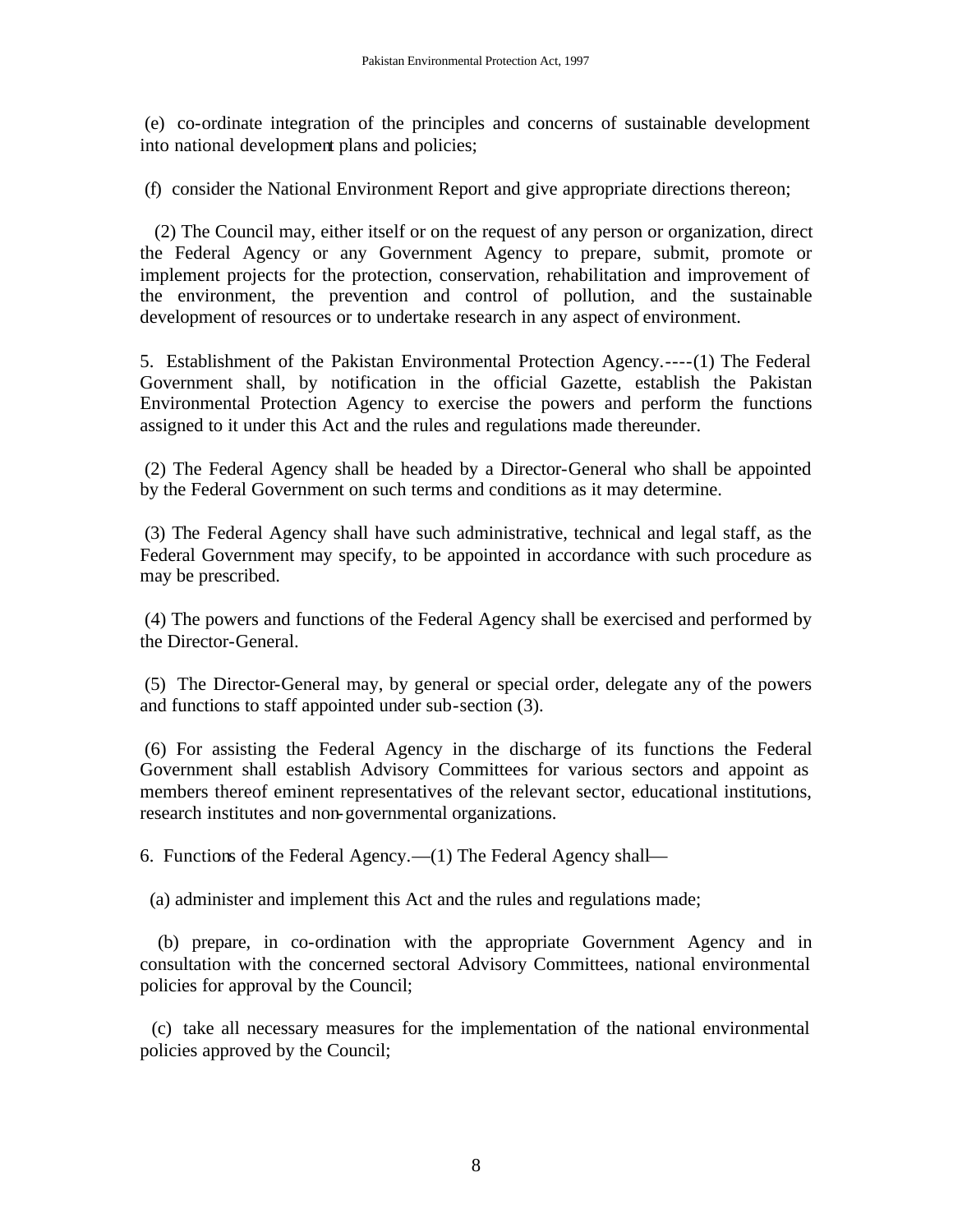(d) prepare and publish an annual National Environment Report on the state of the environment;

 (e) prepare, establish and revise the National Environmental Quality Standards with approval of the Council:

 Provided that before seeking approval of the Council, the Federal Agency shall publish the proposed National Environmental Quality Standards for public opinion in accordance with the prescribed procedure; and

(f) ensure enforcement of the National Environmental Quality Standards;

 (g) establish standards for the quality of the ambient air, water and land, by notification in the official Gazette in consultation with the Provincial Agency concerned:

Provided that—

 (i) different standards for discharge or emission from different sources and for different areas and conditions may be specified;

 (ii) where standards are less stringent than the National Environmental Quality Standards prior approval of the Council shall be obtained;

 (iii) certain areas, with the approval of the Council, may exclude from carrying out specific activities, projects from the application of such standards;

(h) co-ordinate environmental policies and programmes nationally and internationally;

 (i) establish systems and procedures for surveys, surveillance, monitoring, measurement, examination, investigation, research, inspection and audit to prevent and control pollution, and to estimate the costs of cleaning up pollution and rehabilitating the environment in various sectors;

 (j) take measures to promote research and the development of science and technology which may contribute to the prevention of pollution, protection of the environment, and sustainable development;

 (k) certify one or more laboratories as approved laboratories for conducting tests and analysis and one or more research institutes as environmental research institutes for conducting research and investigation for the purposes of this Act.

(l) identify the needs for and initiate legislation in various sectors of the environment;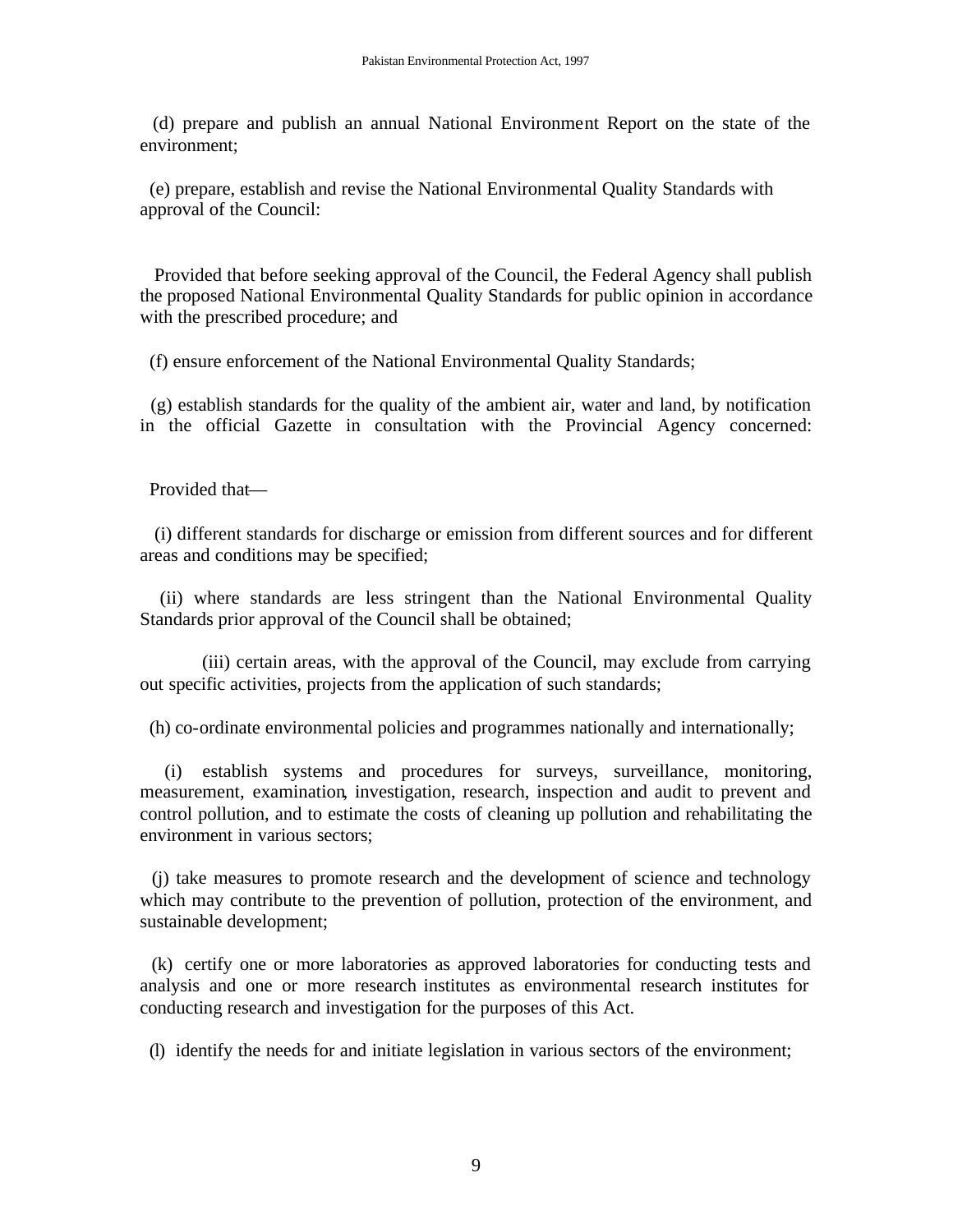(m) render advice and assistance in environmental matters including such information and data available with it as may be required for carrying out the purposes of this Act:

 Provided that the disclosure of such information shall be subject to the restrictions contained in the proviso to sub-section (3) of section 12;

 (n) assist the local councils, local authorities, Government Agencies and other persons to implement schemes for the proper disposal of wastes so as to ensure compliance with the standards established by it;

(o) provide information and guidance to the public on environmental matters;

 (p) recommend environmental courses, topics, literature and books for incorporation in the curricula and syllabi of educational institutions;

 (q) promote public education and awareness of environmental issues through mass media and other means including seminars and workshops;

 (r) specify safeguards for the prevention of accidents and disasters which may cause pollution, collaborate with the concerned person in the preparation of contingency plans for control of such accidents and disasters, and co-ordinate implementation of such plans;

 (s) encourage the formation and working of non-governmental organizations, community organizations and village organizations to prevent and control pollution and promote sustainable development;

 (t) take or cause to be taken all necessary measures for the protection, conservation, rehabilitation and improvement of the environment, prevention and control of pollution and promotion of sustainable development; and

(u) perform any function which the Council may assign to it.

(2) The Federal Agency may—

 (a) undertake inquiries or investigation into environmental issues, either of its own accord or upon complaint from any person or organization;

(b) request any person to furnish any information or data relevant to its functions;

 (c) initiate with the approval of the Federal Government, requests for foreign assistance in support of the purposes of this Act and enter into arrangements with foreign agencies or organizations for the exchange of material or information and participate in international seminars or meetings;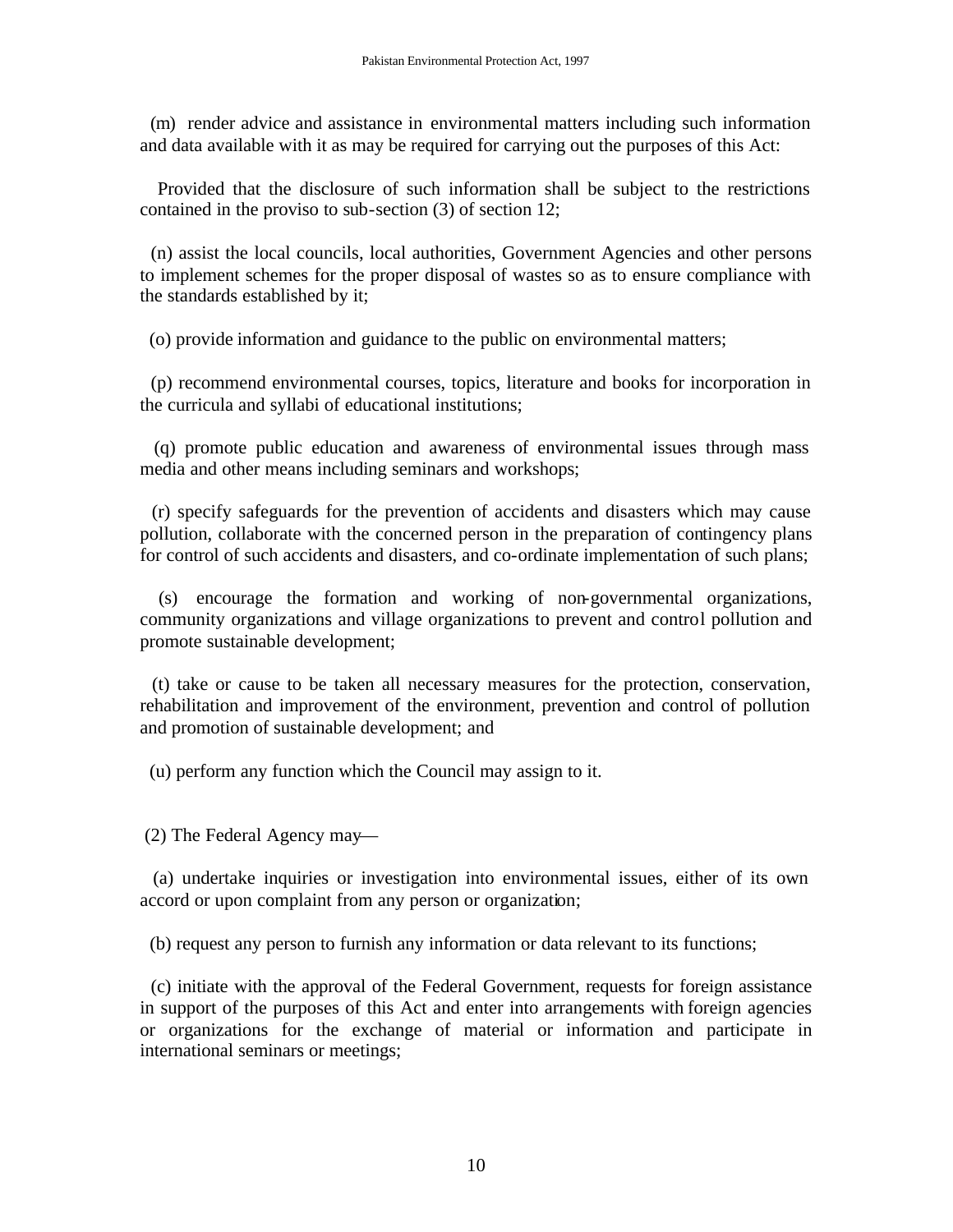(d) recommend to the Federal Government the adoption of financial and fiscal programmes, schemes or measures for achieving environmental objectives and goals and the purposes of this Act, including—

 (i) incentives, prizes awards, subsidies, tax exemptions, rebates and depreciation allowances; and

(ii) taxes, duties, cesses and other levies;

 (e) establish and maintain laboratories to help in the performance of its functions under this Act and to conduct research in various aspects of the environment and provide or arrange necessary assistance for establishment of similar laboratories in the private sector; and and sector; and and sector; and and sector; and and sector; and sector; and sector; and sector; and sector; and sector; and sector; and sector; and sector; and sector; and sector; and sector; and sector; and se

(f) provide or arrange, in accordance with such procedure as may be prescribed, financial assistance for projects designed to facilitate the discharge of its functions.

7. Powers of the Federal Agency.—Subject to the provisions of this Act, the Federal Agency may—

 (a) lease, purchase, acquire, own, hold, improve, use or otherwise deal in and with any property both moveable and immovable;

 (b) sell, convey, mortgage, pledge, exchange or otherwise dispose of its property and assets;

 (c) fix and realize fees, rates and charges for rendering any service or providing any facility, information or data under this Act or the rules and regulations;

 (d) enter into contracts, execute instruments, incur liabilities and do all acts or things necessary for proper management and conduct of its business;

 (e) appoint with the approval of the Federal Government and in accordance with such procedures as may be prescribed, such advisers, experts and consultants as it considers necessary for the efficient performance of its functions on such terms and conditions as it may deem fit;

 (f) summon and enforce the attendance of any person and require him to supply any information or document needed for the conduct of any enquiry or investigation into any environmental issue;

 (g) enter and inspect and under the authority of a search warrant issued by the Environmental Court or Environmental Magistrate, search at any reasonable time, any land, building, premises, vehicle or vessel or other place where or in which. there are reasonable grounds to believe that an offence under this Act has been, or is being, committed;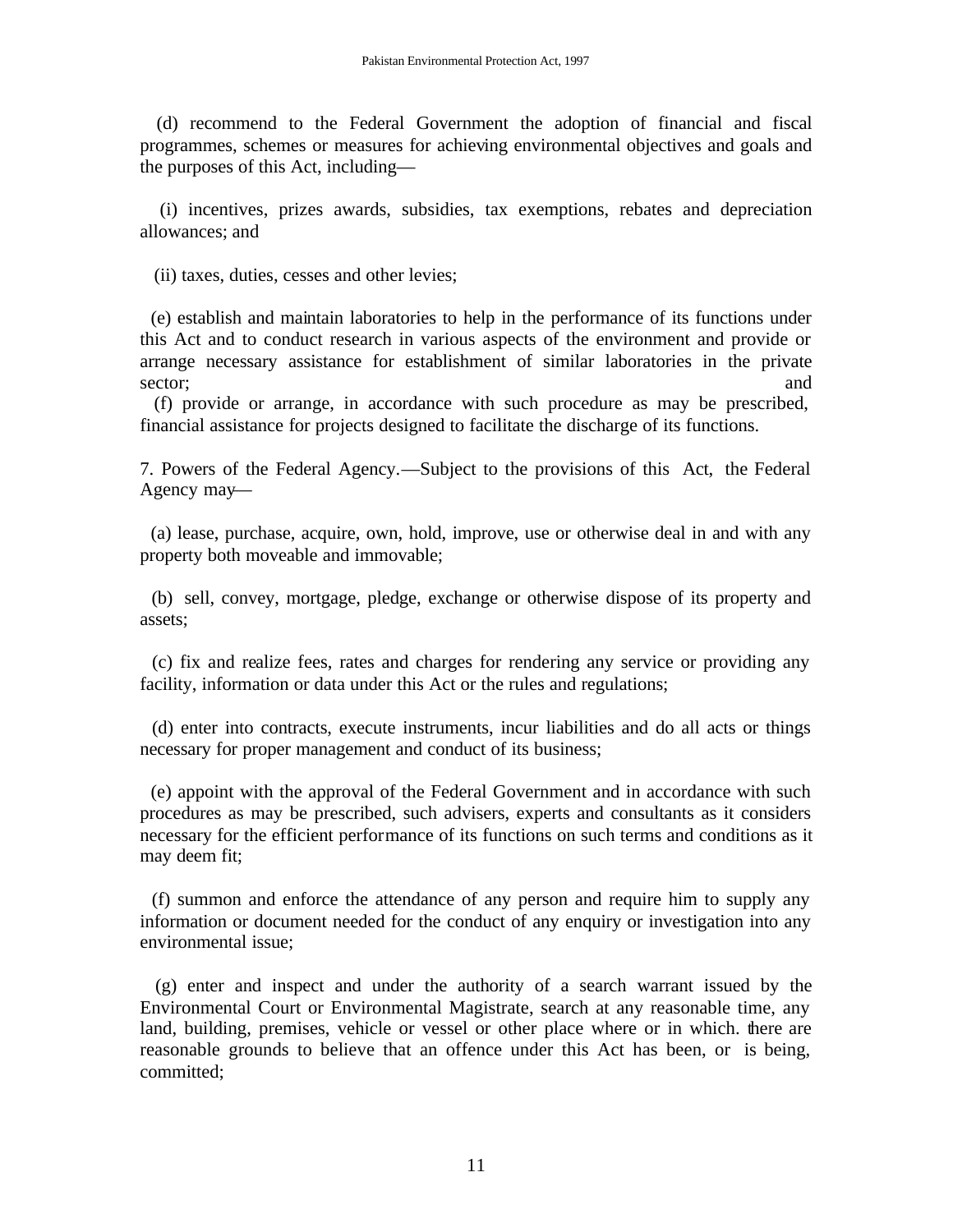(h) take samples of any materials, products, articles or substances or of the effluent, wastes or air pollutants being discharged or emitted or of air, water or land in the vicinity of the discharge or emission;

(i) arrange for test and analysis of the samples at a certified laboratory;

 (j) confiscate any article used in the commission of the offence where the offender is not known or cannot be found within a reasonable time:

 Provided that the power under clauses (f), (h), (I) and (j) shall be exercised in accordance with the provisions of the Code of Criminal Procedure, 1898 (Act V of 1898). or the rules made under this Act and under the direction of the Environmental Court or Environmental Magistrate; and

 (k) establish a National Environmental Co-ordination Committee comprising the Director-General as its chairman and the Director Generals of the Provincial Environmental Protection Agencie s and such other persons as the Federal Government may appoint as its members to exercise such powers and perform such functions as may be delegated or assigned to it by the Federal Government for carrying out the purposes of this Act and for ensuring inter provincial co-ordination in environmental policies.

8. Establishment, powers and functions of the Provincial Environmental Protection Agencies.—(1) Every Provincial Government shall, by notification in the official Gazette, establish an Environmental Protection Agency, to exercise such powers and perform such functions as may be delegated to it by the Provincial Government under sub-section (2) of section 26.

(2) The Provincial Agency shall be headed by a Director-General who shall be appointed by the Provincial Government on such terms and conditions as it may determine.

(3) The Provincial Agency shall have such administrative, technical and legal staff as the Provincial Government may specify, to be appointed in accordance with such procedure as may be prescribed.

(4) The powers and functions of the Provincial Agency shall be exercised and performed by the Director-General.

(5) The Director General may, by general or special order, delegate any of the powers and functions to staff appointed under sub-section (3).

(6) For assistance of the Provincial Agency in the discharge of its functions, the Provincial Government shall establish Sectoral Advisory Committees for various sectors and appoint members from amongst eminent representatives of the relevant sector, educational institutions, research institutes and non-governmental organizations.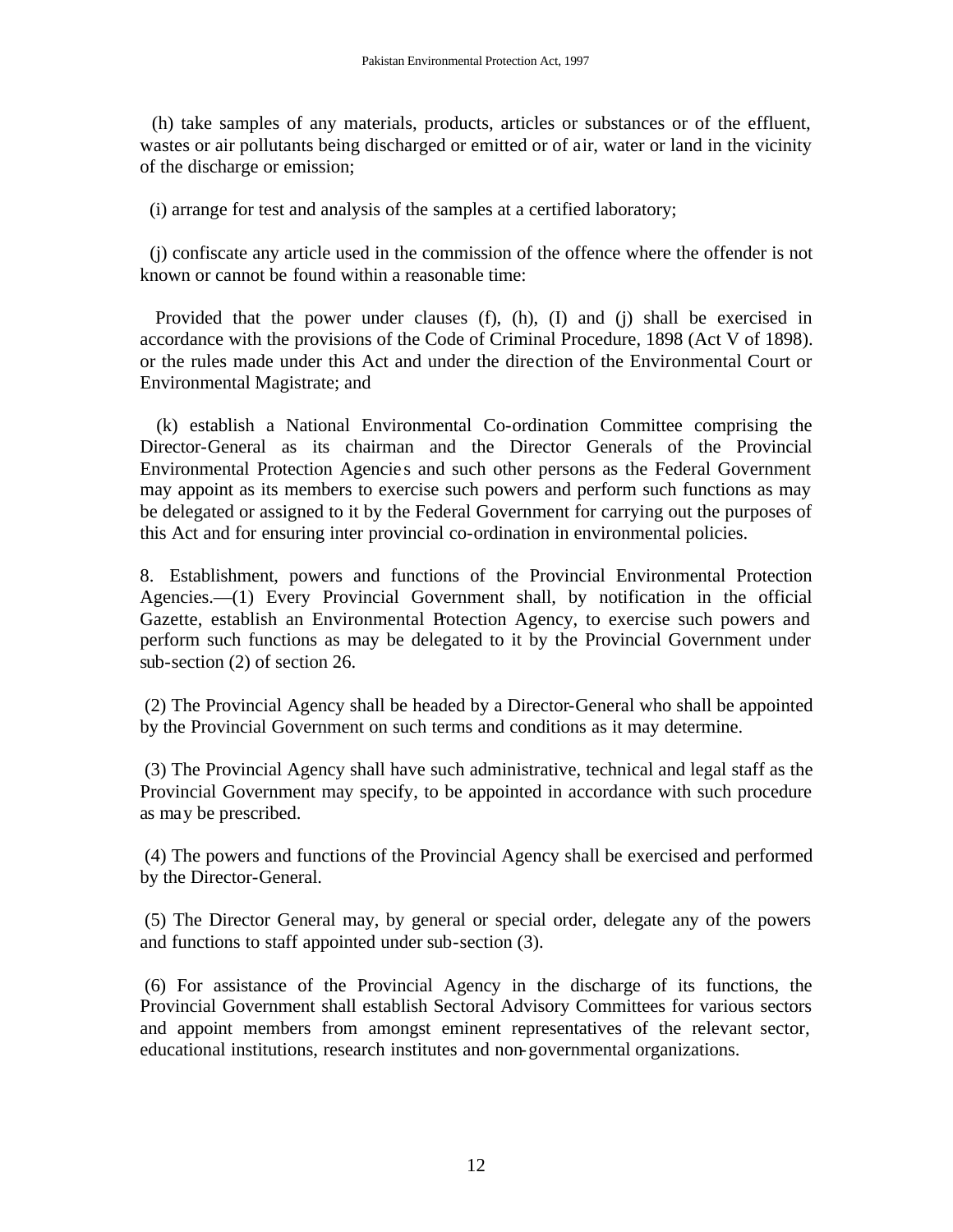9. Establishment of the Provincial Sustainable Development Funds.— (1) There shall be established in each Province a Sustainable Development Fund.

(2) The Provincial Sustainable Development Fund shall be derived from the following sources, namely:—

(a) grants made or loans advanced by the Federal Government or the Provincial Governments;

(b) aid and assistance, grants, advances, donations and other non-obligatory funds received from foreign governments, national or international agencies, and nongovernmental organizations; and

(c) contributions from private organizations and other persons.

(3) The Provincial Sustainable Development Fund shall be utilized in accordance with such procedure as may be prescribed for—

(a) providing financial assistance to the projects designed for the protection, conservation, rehabilitation and improvement of the environment, the prevention and control of pollution, the sustainable development of resources and for research in any aspect of environment; and

(b) any other purpose which in the opinion of the Board shall help achieve environmental objectives and the purposes of this Act.

10. Management of the Provincial Sustainable Development Fund.—(1) The Provincial Sustainable Development Fund shall be managed by a Board known as the Provincial Sustainable Development Fund Board consisting of—

| (i) Chairman, Planning and Development Board/Additional<br>Chief Secretary Planning and Development Department                                                                                                  | Chairperson      |
|-----------------------------------------------------------------------------------------------------------------------------------------------------------------------------------------------------------------|------------------|
| (ii) such officers of the Provincial Governments, not exc--<br>eeding six, as the Provincial Government may appoint<br>including Secretaries incharge of the Finance, Industries<br>and Environment Departments | <b>Members</b>   |
| (iii) such non-official persons not exceeding ten as the Prov-<br>incial Government may appoint including representatives<br>of the Provincial Chamber of Commerce and Industry,                                | <b>Members</b>   |
| non governmental organizations, and major donors.                                                                                                                                                               | .                |
| (iv) Director-General of the Provincial Agency                                                                                                                                                                  | Member/Secretary |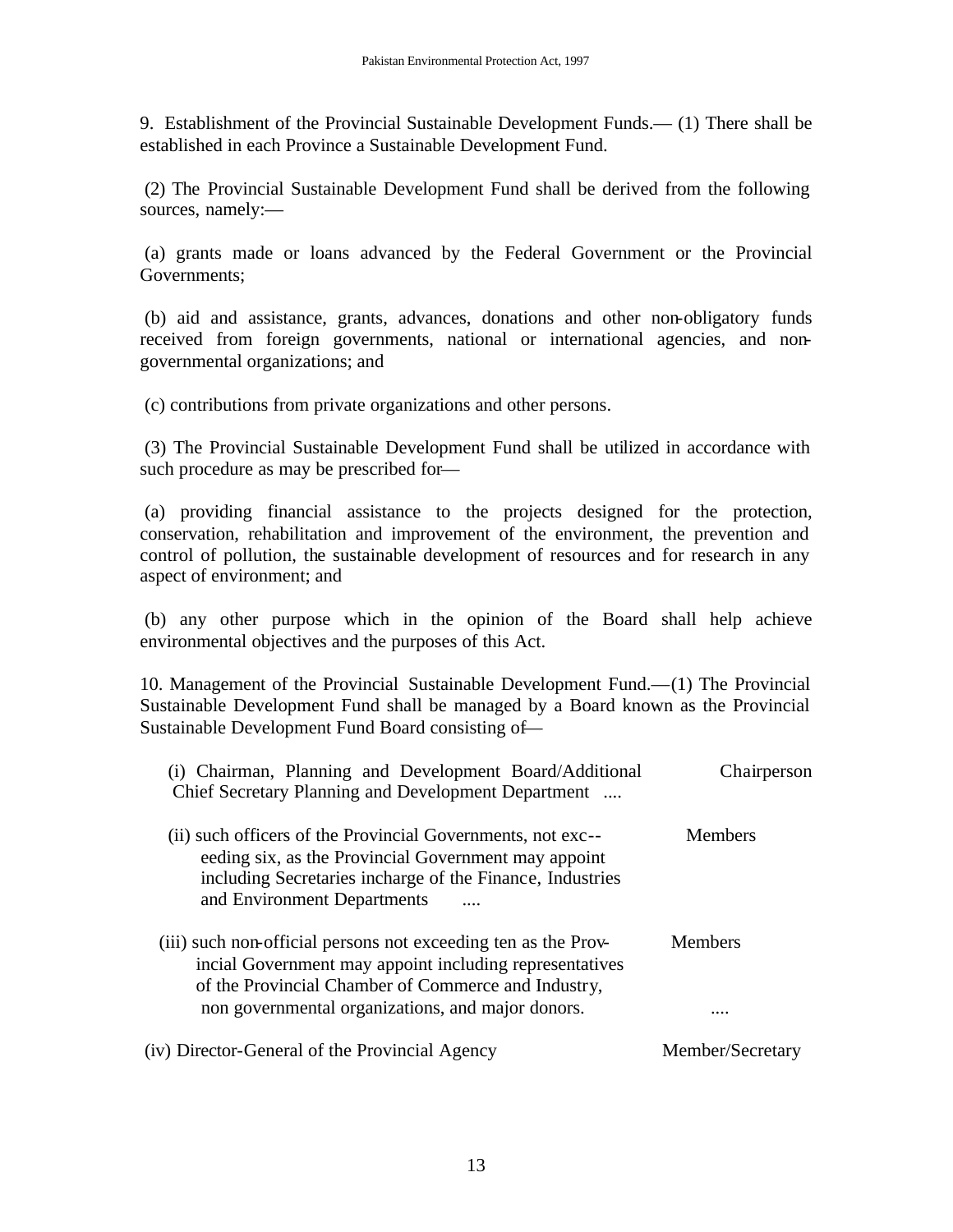(2) In accordance with such procedure and such criteria as may be prescribed, the Board shall have the power to—

(a) sanction financial assistance for eligible projects;

 (b) invest moneys held in the Provincial Sustainable Development Fund in such profit bearing Government bonds, savings schemes and securities as it may deem suitable; and

 (c) take such measures and exercise such powers as may be necessary for utilization of the Provincial Sustainable Development Fund for the purposes specified in sub-section (3) of section 9.

(3) The Board shall constitute committees of its members to undertake regular monitoring of projects financed from the Provincial Sustainable Development Fund and to submit progress reports to the Board which shall publish an Annual Report incorporating its annual audited accounts and performance evaluation based on the progress reports.

11. Prohibition of certain discharges or emissions.—(1) Subject to the provisions of this Act and the rules and regulations no person shall discharge or emit or allow the discharge or emission of any effluent or waste or air pollutant or noise in an amount, concentration or level which is in excess of the National Environmental Quality Standards or, where applicable, the standards established under sub-clause (I) of clause (g) of sub-section (1) of section 6.

(2) The Federal Government may levy a pollution charge on any person who contravenes or fails to comply with the provisions of sub-section (1), to be calculated at such rate, and collected in accordance with such procedure as may be prescribed.

(3) Any person who pays the pollution charge levied under sub-section (2) shall not be charged with an offence with respect to that contravention or failure.

(4) The provisions of sub-section (3) shall not apply to projects which commenced industrial activity on or after the thirtieth day of June, 1994.

12. Initial environmental examination and environmental impact assessment.—(1) No proponent of a project shall commence construction or operation unless he has filed with the Government Agency designated by Federal Environmental Protection Agency or Provincial Environmental Protection Agencies, as the case may be, or, where the project is likely to cause an adverse environmental effects an environmental impact assessment, and has obtained from the Government Agency approval in respect thereof.

(2) The Government Agency shall subject to standards fixed by the Federal Environmental Protection Agency—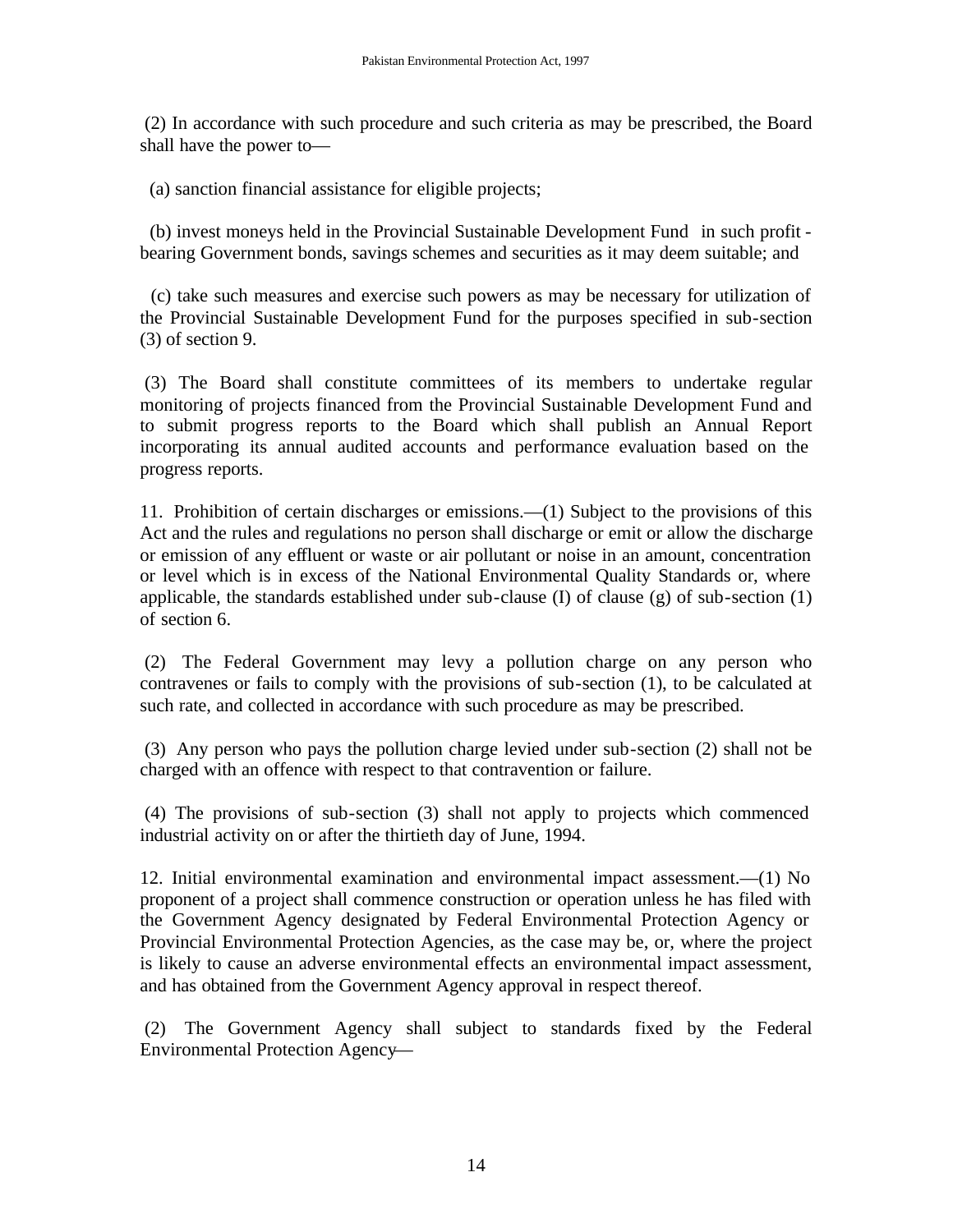(a) review the initial environmental examination and accord its approval, or require submission of an environmental impact assessment by the proponent; or

 (b) review the environmental impact assessment and accord its approval subject to such conditions as it may deem fit to impose, require that the environmental impact assessment be re-submitted after such modifications as may be stipulated or reject the project as being contrary to environmental objectives.

(3) Every review of an environmental impact assessment shall be carried out with public participation and no information will be disclosed during the course of such public participation which relates to—

(i) trade, manufacturing or business activities, processes or techniques of a proprietary nature, or financial, commercial, scientific or technical matters which the proponent has requested should remain confidential, unless for reasons to be recorded in writing, the Director General of the Federal Agency is of the opinion that the request for confidentiality is not well-founded or the public interest in the disclosure outweighs the possible prejudice to the competitive position of the project or its proponent; or

(ii) international relations, national security or maintenance of law and order, except with the consent of the Federal Government; or

(iii) matters covered by legal professional privilege.

(4) The Government Agency shall communicate its approval or otherwise within a period of four months from the date the initial environmental examination or environmental impact assessment is filed complete in all respects in accordance with the prescribed procedure, failing which the initial environmental examination or, as the case may be, the environmental impact assessment shall be deemed to have been approved, to the extent to which it does not contravene the provisions of this Act and the rules and regulations.

(5) Subject to sub-section (4) the appropriate Government may in a particular case extend the aforementioned period of four months if the nature of the project so warrants.

(6) The provisions of sub-sections  $(1)$ ,  $(2)$ ,  $(3)$ ,  $(4)$  and  $(5)$  shall apply to such categories of projects and in such manner as may be prescribed.

(7) The Government Agency shall maintain separate registers for initial environmental examination and environmental impact assessment projects, which shall contain brief particulars of each project and a summary of decisions taken thereon, and which shall be open to inspection by the public at all reasonable hours and the disclosure of information in such registers shall be subject to the restrictions specified in sub-section (3).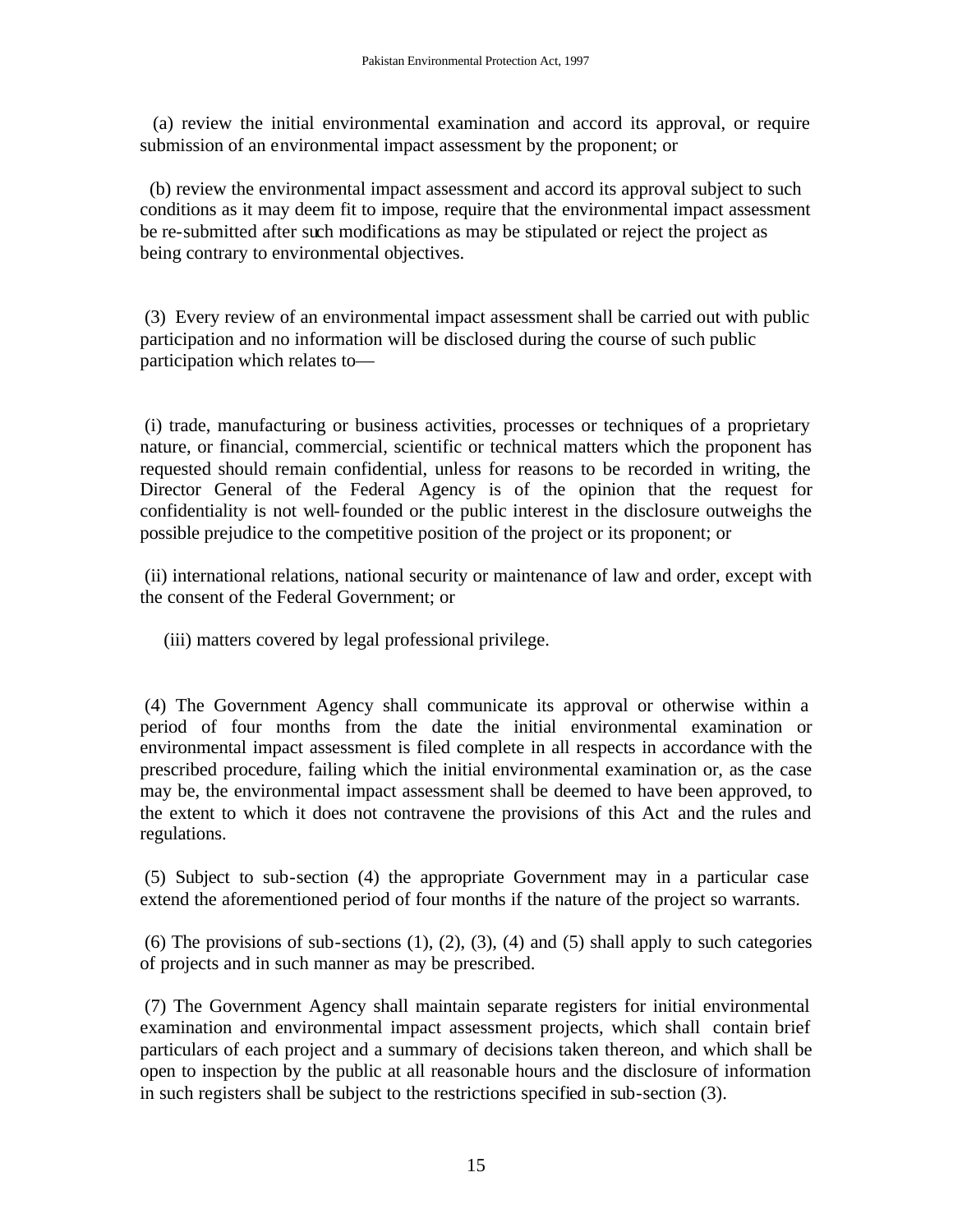13. Prohibition of import of hazardous waste.—No person shall import hazardous waste into Pakistan and its territorial waters, Exclusive economic Zone and historic waters.

14. Handling of hazardous substances.—Subject to the provisions of this Act, no person shall generate, collect, consign, transport, treat, dispose of, store, handle or import any hazardous substance except—

 (a) under a licence issued by the Federal Agency and in such manner as may be prescribed; or

 (b) in accordance with the provisions of any other law for the time being in force, or of any international treaty, convention, protocol, code, standard, agreement or other instrument to which Pakistan is a party.

15. Regulation of motor vehicles.---(l) Subject to the provisions of this Act, and the rules and regulations, no person shall operate a motor vehicle from which air pollutants or noise are being emitted in an amount, concentration or level which is in excess of the National Environmental Quality Standards, or where applicable the standards established under clause (g) of sub-section (I) of section 6.

(2) For ensuring compliance with the standards mentioned in sub-section (1), the Federal Agency may direct that any motor vehicle or class of vehicles shall install such pollution control devices or other equipment or use such fuels or undergo such maintenance or testing as may be prescribed.

(3) Where a direction has been issued by the Government Agency under subsection (2) in respect of any motor vehicles or class of motor vehicles, no person shall operate any such vehicle till such direction has been complied with.

16. Environmental protection order.---(1) Where the Federal Agency or a Provincial Agency is satisfied that the discharge or emission of any effluent, waste, air pollutant or noise, or the disposal of waste, or the handling of hazardous substances, or any other act or omission is likely to occur, or is occurring, or has occurred, in violation of the provisions of this Act, rules or regulations or of the conditions of a licence, and is likely to cause, or is causing or has caused an adverse environmental effect, the Federal Agency or, as the case may be, the Provincial Agency may, after giving the person responsible for such discharge, emission, disposal, handling, act or omission an opportunity of being heard, by order direct such person to take such measures that the Federal Agency or Provincial Agency may consider necessary within such period as may be specified in the order.

(2) In particular and without prejudice to the generality of the foregoing power, such measures may include—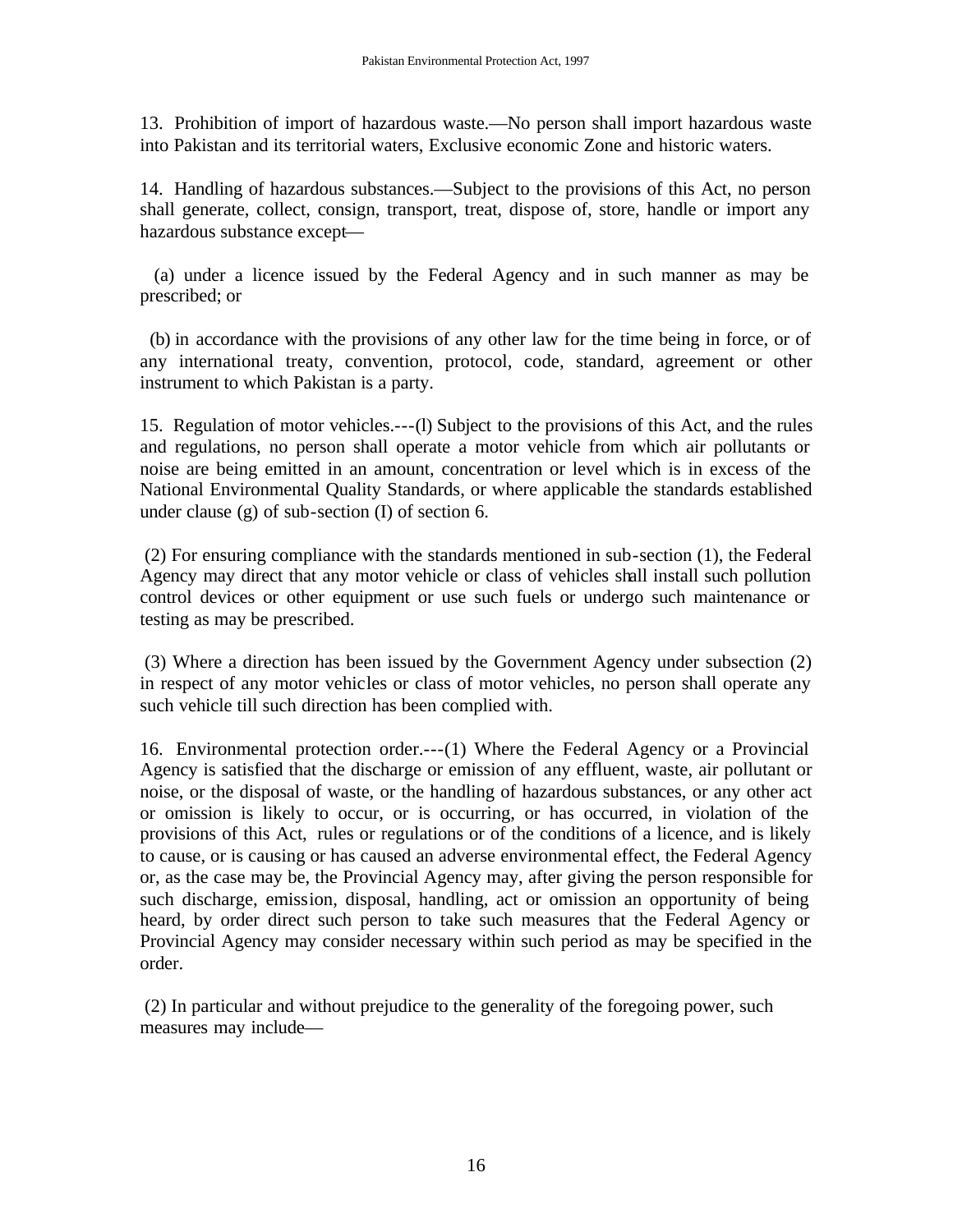(a) immediate stoppage, preventing, lessening or controlling the discharge, emission, disposal, handling, act or omission, or to minimize or remedy the adverse environmental effect;

 (b) installation, replacement or alteration of any equipment or thing to eliminate, control or abate on a permanent or temporary basis, such discharge, emission, disposal, handling, act or omission;

 (c) action to remove or otherwise dispose of the effluent, waste, air pollutant, noise, or hazardous substances; and

 (d) action to restore the environment to the condition existing prior to such discharge, disposal, handling, act or omission, or as close to such cond ition as may be reasonable in the circumstances, to the satisfaction of the Federal Agency or, Provincial Agency.

(3) Where the person, to whom directions under sub-section (1) are given, does not comply therewith, the Federal Agency or Provincial Agency may, in addition to the proceedings initiated against him under this Act, the rules and regulations, itself take or cause to be taken such measures specified in the order as it may deem necessary and may recover the reasonable costs of taking such measures from such person as arrears of land revenue.

17. Penalties.—(1) Whoever contravenes or fails to comply with the provisions of sections 11, 12, 13 or section 16 or any order issued thereunder shall be punishable with fine which may extend to one million rupees, and in the case of a continuing contravention or failure, with an additional fine which may extend to one hundred thousand rupees for every day during which such contravention or failure continues:

Provided that if contravention of the provisions of section 11 also constitutes contravention of the provisions of section 15, such contravention shall be punishable under sub-section (2) only.

(2) Whoever contravenes or fails to comply with the provisions of section 14 or 15 or any rule or regulation or conditions of any licence, any order or direction, issued by the Council or the Federal Agency or Provincial Agency, shall be punishable with fine which may extend to one hundred thousand rupees, and in case of continuing contravention or failure with an additional fine which extend to one thousand rupees for every day during which such contravention continues.

(3) Where an accused has been convicted of an offence under sub-sections (1) and (2), the Environmental Court and Environmental Magistrate, as the case may be, shall, in passing sentence, take into account the extent and duration of the contravention or failure constituting the offence and the attendant circumstances.

(4) Where an accused has been convicted of an offence under sub-section (1) and the Environmental Court is satisfied that as a result of the commission of the offence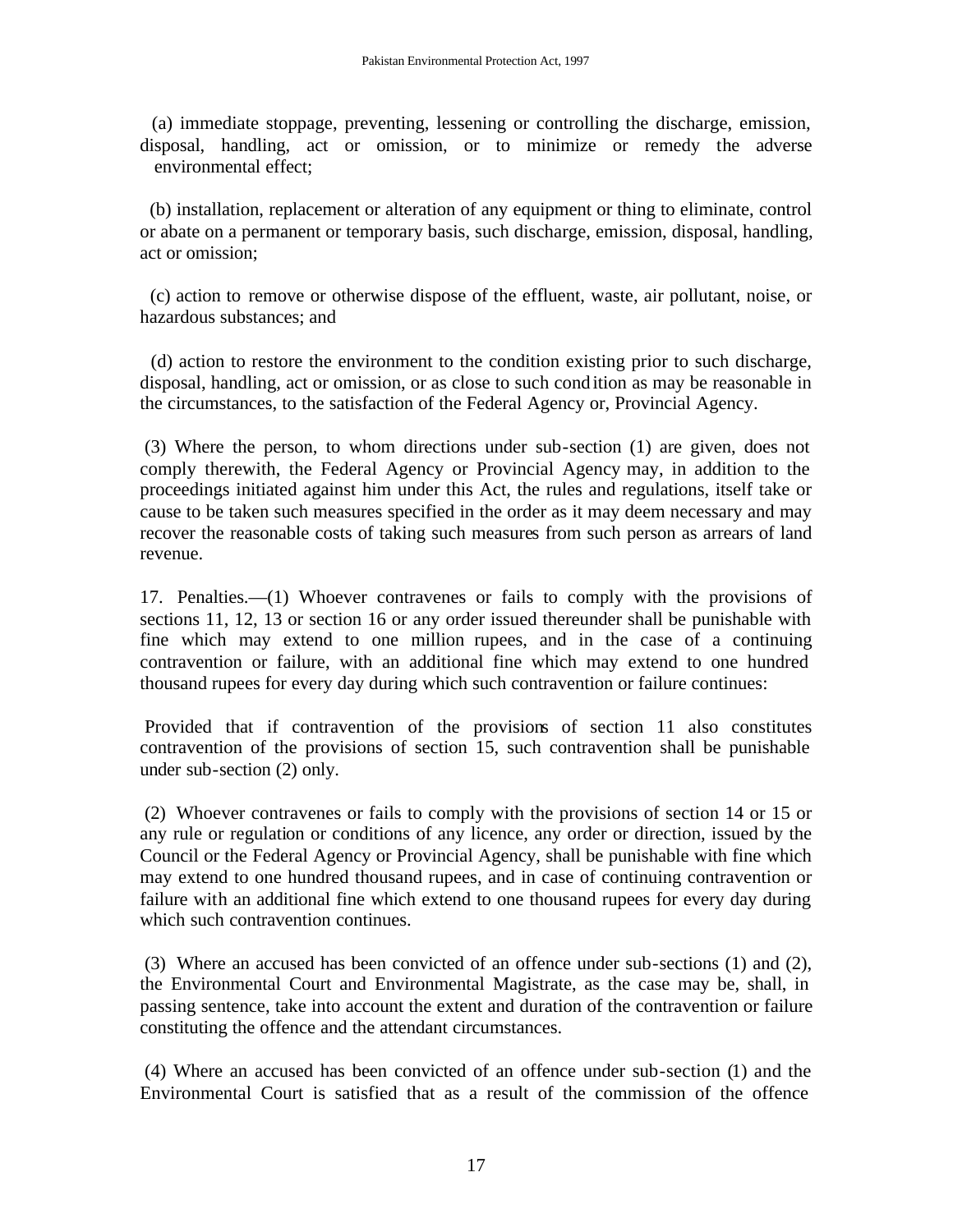monetary benefits have accrued to the offender, the Environmental Court may order the offender to pay, in addition to the fines under sub-section (1), further additional fine commensurate with the amount of the monetary benefits.

(5) Where a person convicted under sub-sections (1) or sub-section (2) had been previously convicted for any contravention under this Act, the Environmental Court or, as the case may be, Environmental Magistrate may, in addition to the punishment awarded thereunder—

(a) endorse a copy of the order of conviction to the concerned trade or industrial association, if any, or the concerned Provincial Chamber of Commerce and Industry or the Federation of Pakistan Chambers of Commerce and Industry;

(b) sentence him to imprisonment for a term which may extend to two years;

(c) order the closure of the factory;

(d) order confiscation of the factory, machinery, and equipment, vehicle, material or substance, record or document or other object used or involved in contravention of the provisions of the Act:

Provided that for a period of three years from the date of commencement of this Act the sentence of imprisonment shall be passed only in respect of persons who have been previously convicted for more than once for any contravention of sections 11, 13, 14 or 16 involving hazardous waste;

(e) order such person to restore the environment at his own cost, to the conditions existing prior to such contravention or as close to such conditions as may be reasonable in the circumstances to the satisfaction of the Federal Agency or, as the case may be, Provincial Agency; and

(f) order that such sum be paid to any person as compensation for any loss, bodily injury, damage to his health or property suffered by such contravention.

(6) The Director-General of the Federal Agency or of a Provincial Agency or an officer generally or specially authorised by him in this behalf may, on the application of the accused compound an offence under this Act with the permission of the Environmental Tribunals or Environmental Magistrate in accordance with such proceedure as may be prescribed.

(7) Where the Director-General of the Federal Agency or of a Provincial Agency is of the opinion that a person has contravened any provision of Act he may, subject to the rules, by notice in writing to that person require him to pay to the Federal Agency or, as the case may be, Provincial Agency an administrative penalty in the amount set out in the notice for each day the contravention continues; and a person who pays an administrative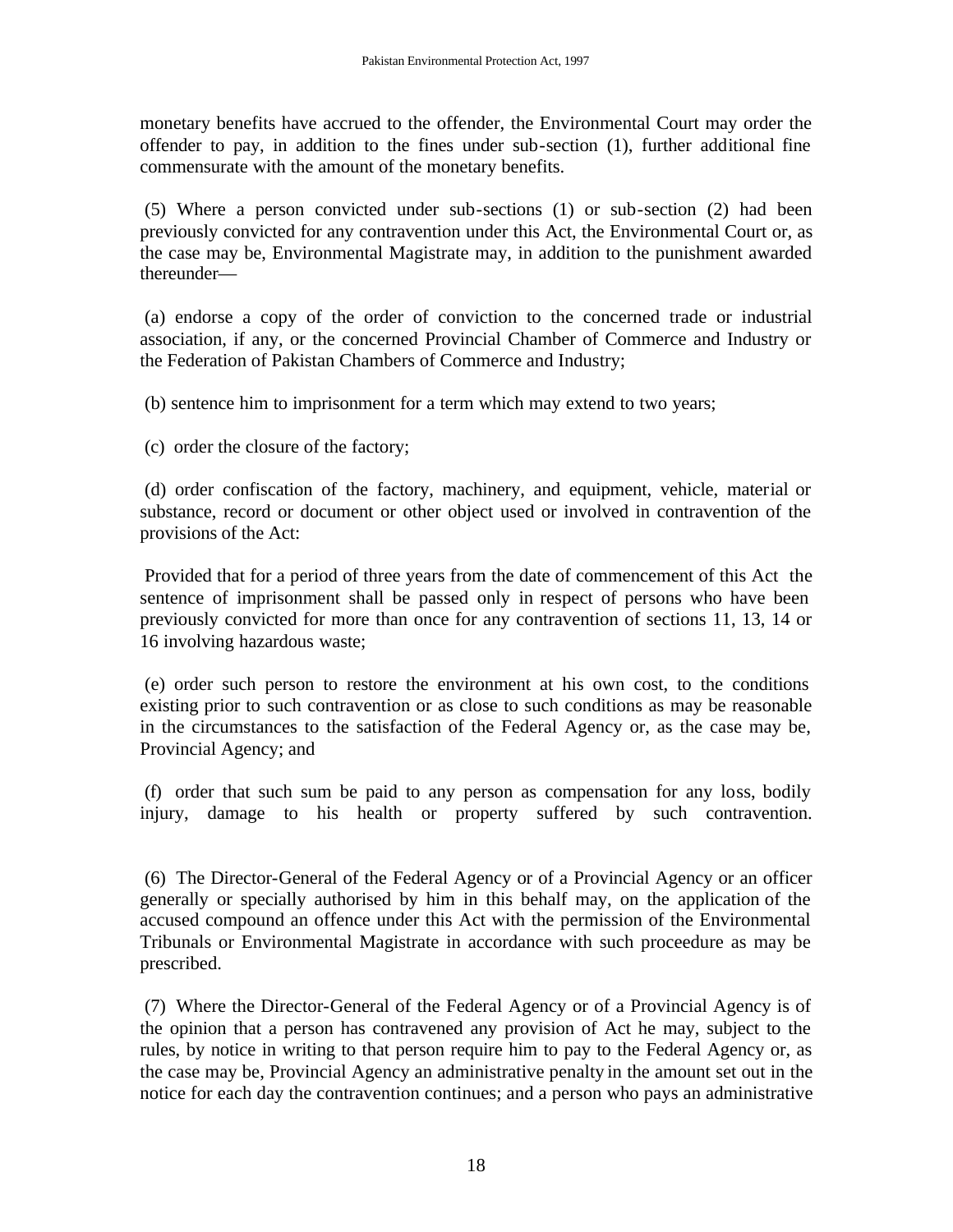penalty for a contravention shall not be charged under this Act with an offence in respect of such contravention.

(8) The provisions of sub-sections (6) and (7) shall not apply to a person who has been previously convicted of offence or who has compounded an offence under this Act who has paid an administrative penalty for a contravention of any provision of this Act.

18. Offences by bodies corporate.— Where any contravention of this Act has been committed by a body corporate, and it is proved that such offence has been committed with the consent or connivance of, or is attributed to any negligence on the part of, any director, partner, manager, secretary or other Officer of the body corporate, such director, partner, manager, secretary or other officer of the body corporate, shall be deemed guilty of such contravention along with the body corporate and shall be punished accordingly:

Provided that in the case of a company as defined under the Companies Ordinance, 1984 (XLVII of 1984), only the Chief Executive as defined in the said Ordinance shall be liable under this section.

Explanation.— For the purposes of this section, "body corporate" includes a firm, association of persons and a society registered under the Societies Registration Act, 1860 (XXI of 1860), or under the Co-operative Societies Act, 1925 (VII of 1925).

19. Offences by Government Agencies, local authorities or local councils.—Where any contravention of this Act has been committed by any Government Agency, local authority or local council, and it is proved that such contravention has been committed with the consent or connivance of, or is attributable to any negligence on the part of, the Head or any other officer of the Government Agency, local authority or local council, such Head or other officer shall also be deemed guilty of such contravention along with the Government Agency, local authority or local council and shall be liable to be proceeded against and punished accordingly.

20. Environmental Tribunals.—(1) The Federal Government may, by notification in the official gazette, establish as many Environmental Tribunals as it consider necessary and, where it establishes more than one Environmental Tribunals, it shall specify territorial limits within which, or the class of cases in respect of which, each one of them shall exercise jurisdiction under this Act.

(2) An Environmental Tribunal shall consist of a Chairperson who is, or has been, or is qualified for appointment as, a judge of the High Court to be appointed after consultation with the Chief Justice of the High Court and two members to be appointed by the Federal Government of which at least one shall be a technical member with suitable professional qualifications and experience; in the environmental field as may be prescribed.

.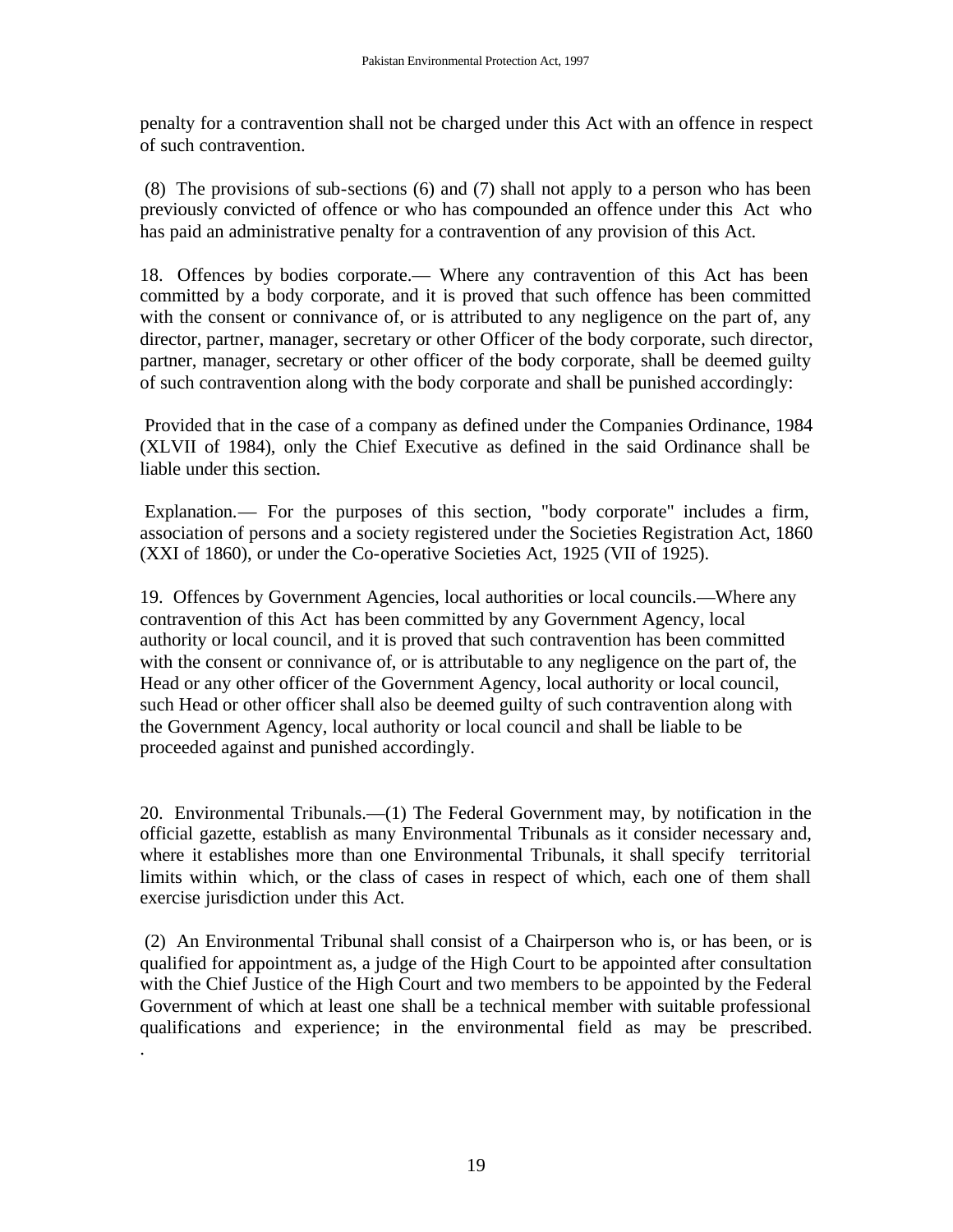(3) For every sitting of the Environ mental Tribunal, the presence of the Chairperson and not less than one Member shall be necessary.

(4) A decision of an Environmental Tribunal shall be expressed in terms of the opinion of the majority of its members, including ;the Chairperson, or if the case has been decided by the Chairperson and only one of the members and a there is a difference of opinion between them, the ;decision of the Environmental Tribunal shall be expressed in terms of the opinion of the Chairperson.

(5) An environmental Tribunal shall not, merely be reason of a change in its composition, or the absence of any member from any sitting, be bound to recall and rehear any witness who has given evidence, and may act on the evidence already ;recorded by, or produced, before it.

(6) An Environmental Tribunal may hold its sittings at such places within its territorial jurisdiction as the Chairperson may decide.

(7) No act or proceeding of an Environmental Tribunal shall be invalid by reason only of the existence of a a vacancy in, or defect in the constitution, of, the Environmental Tribunal.

(8) The terms and conditions of service of the Chairperson and members of the Environmental Tribunal shall be such as may be prescribed.

21. Jurisdiction and powers of Environmental Tribunals.—(1) An Environmental Tribunal shall exercise such powers and perform such functions as are, or may be, conferred upon or assigned to it by or under this Act or the rules and regulations made thereunder.

(2) All contravention punishable under sub-section (1) of section 17 shall exclusively be triable by an Environmental Tribunal.

(3) An Environmental Tribunal shall not take cognizance of any offence triable under sub-section (2) except on a complaint in writing by--

(a) the Federal Agency or any Government Agency or local council; and

 (b) any aggrieved person, who has given notice of not less than thirty days to the Federal Agency, or the Provincial Agency concerned, of the alleged contravention and of his intention to make a complaint to the Environment Tribunal.

(4) In exercise of its criminal jurisdiction, the Environmental Tribunals shall have the same powers as are vested in Court of Session under the Code of Criminal Procedure, 1898 (Act V of 1898).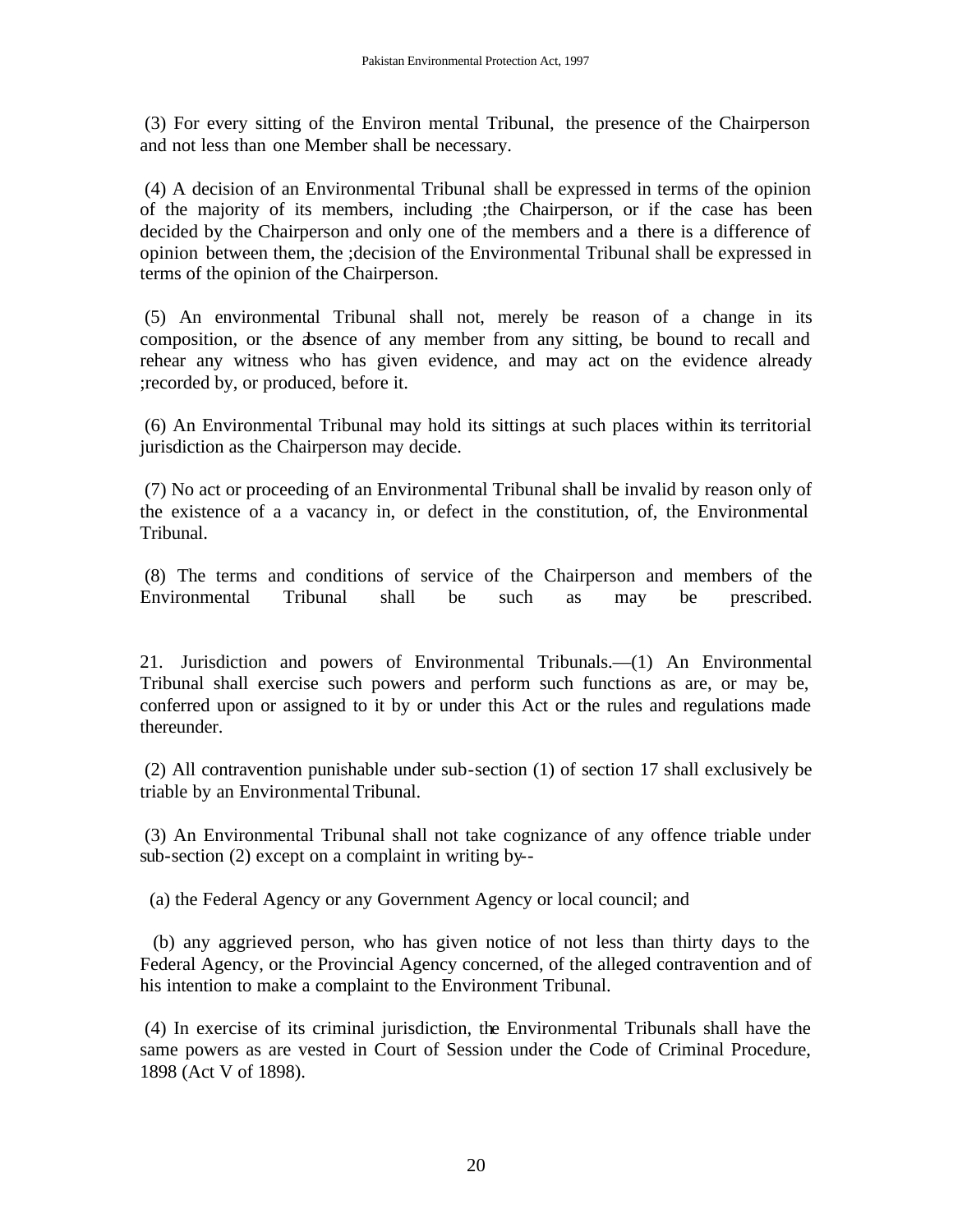(5) In exercise of the appellate jurisdiction under section 22 the Environmental Tribunals shall have the same powers and shall follow the same procedure as an appellate court in the Code of Civil Procedure, 1908 (Act V of 1908).

(6) In all matters with respect to which no procedure has been provided for in this Act, the Environmental Tribunal shall follow the procedure laid down in the Code of Civil Procedure, 1908 (Act V of 1908).

 (7) An Environmental Tribunal may, on application filed by any officer duly authorised in this behalf by the Director-General of the Federal Agency or of Provincial Agency, issue bailable warrant for the arrest of any person against whom reasonable suspicion exist, of his having been involved in contravention punishable under sub-section (1) of Section 17:

 Provided that such warrant shall be applied for, issued, and executed in accordance with the provisions of the Code of Criminal Procedure, 1898 (Act V of 1898):

 Provided further that if the person arrested executes a bond with sufficient sureties in accordance with the endorsement on the warrant he shall be released from custody, failing which he shall be taken or sent without delay to the officer in-charge of the nearest police station.

(8) All proceedings before the Environmental Tribunal shall be deemed to be judicial proceedings within the meaning of section 193 and 228 of the Pakistan Penal Code (Act XLV of 1860), and the Environ mental Tribbunal shall be deemed to be a court for the purpose of section 480 and 482 of the Code of Criminal Procedure, 1898 (Act V of 1898).

(9) No court other than an Environmental Tribunal shall have or exercise any jurisdiction with respect to any matter to which the jurisdiction of an Environmental Tribunal extends under this Act, the rules and regulations made thereunder.

 (10) Where the Environmental Tribunal is satisfied that a complaint made to it under sub-section (3) is false and vexatious to the knowledge of the complainant, it may, by an order, direct the complainant to pay to the person complained against such compensatory costs which may extend to one hundred thousand rupees.

22. Appeals to the Environmental Tribunal.—(1) Any person aggrieved by any order or direction of the Federal Agency or any Provincial Agency under any provision of this Act, and rules or regulations may prefer an appeal with the Environmental Tribuna l within thirty days of the date of communication of the impugned order or direction to such person.

(2) An appeal to the Environmental Tribunal shall be in such form, contain such particulars and be accompanied by such fees as may be prescribed.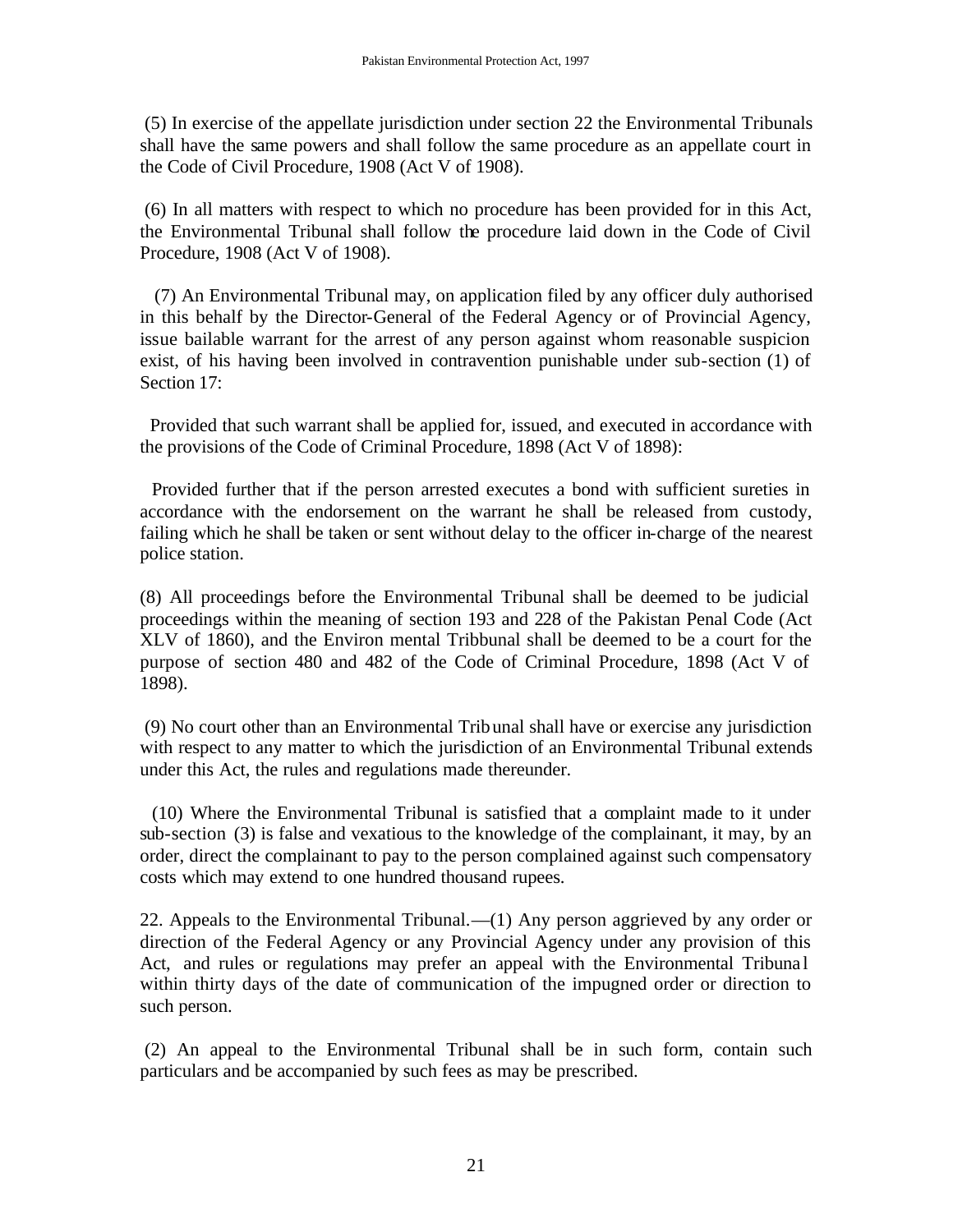23. Appeals from orders of the Environmental Tribunal.---(l) Any person aggrieved by any final order or by any sentence of the Environmental Tribunal passed under this Act may, within thirty days of communication of such order or sentence, prefer an appeal to the High Court.

(2) An appeal under sub-section (l) shall be heard by a Bench of not less than two Judges.

24. Jurisdiction of Environmental Magistrates.—(l) Notwithstanding anything contained in the Code of Criminal Procedure, 1898 (Act V of 1898), or any other law for the time being in force, but subject to the provisions of this Act, all contravention punishable under sub-section (2) of section 17 shall exclusively be triable by a judicial Magistrate of the first class as Environmental Magistrate especially empowered in this behalf by the High Court.

(2) An Environmental Magistrate shall be competent to impose any punishment specified in sub-sections (2) and (4) of section 17.

(3) An Environmental Magistrate shall not take cognizance of an offence triable under sub-section (I) except on a complaint in writing by—

 (a) the Federal Agency, Provincial Agency, or Government Agency or a local council; and

(b) any aggrieved person.

25. Appeals from orders of Environmental Magistrates.—Any person convicted of any contravention of this Act or the rules or regulations by an Environmental Magistrate may, within thirty days from the date of his conviction, appeal to the Court of Sessions whose decision thereon shall be final.

26. Power to delegate.—(1) The Federal Government may, by notification in the official Gazette, delegate any of its or of the Federal Agency's powers and functions under this Act and the rules and regulations to any Provincial Government, any Government Agency, local council or local authority.

(2) The Provincial Government may, by notification in the official Gazette, delegate any of its or of the Provincial Agency's powers or functions under this Act and the rules and regulations to any Government Agency of such Provincial Government or any local council or local authority in the Province.

27. Power to give directions.—In the performance of their functions under this Act-

 (a) the Federal Agency and Provincial Agencies shall be bound by the directions given to them in writing by the Federal Government; and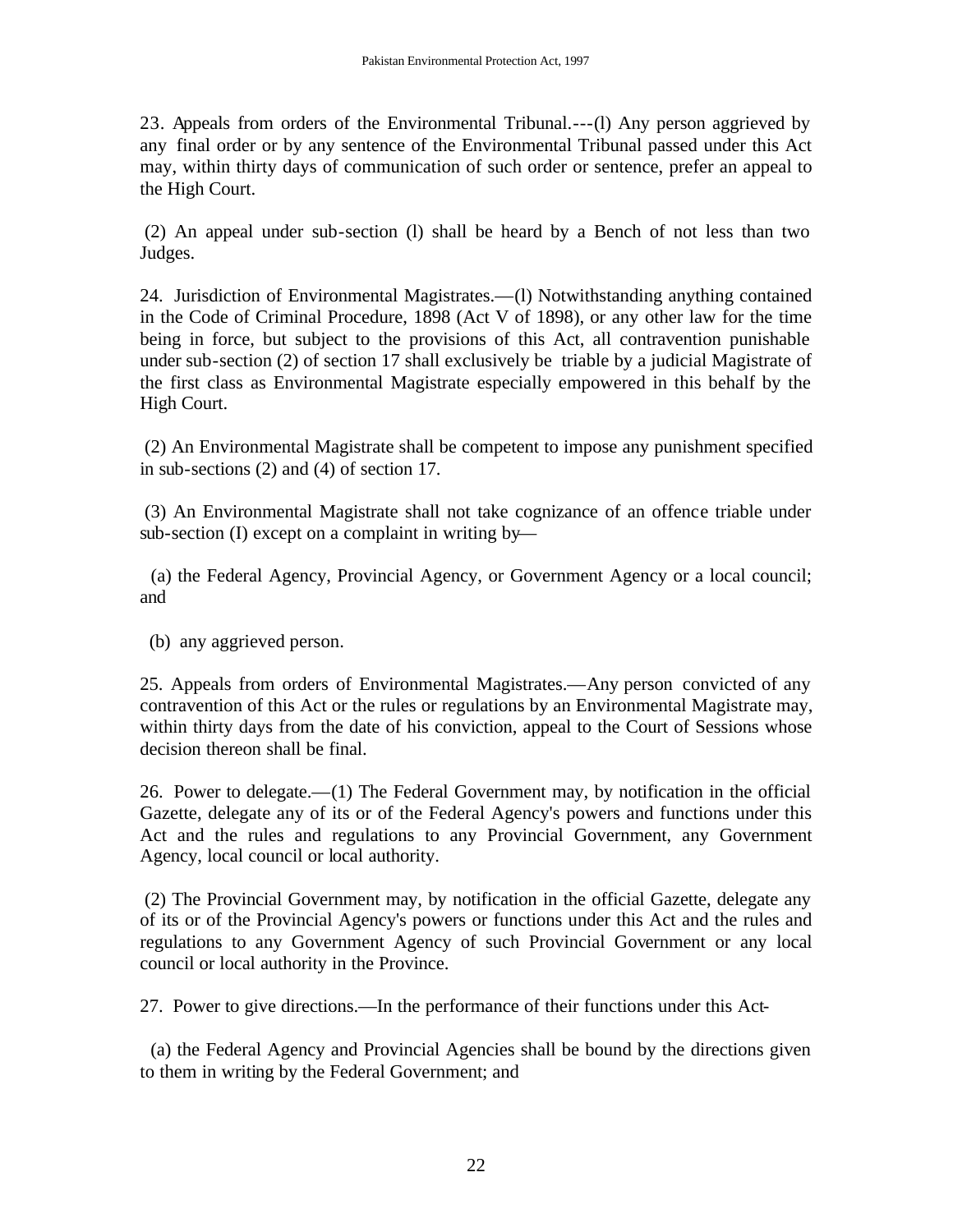(b) a Provincial Agency shall be bound by the directions given to it in writing by the Provincial Government.

28. Indemnity.—No suit, prosecution or other legal proceedings shall lie against the Federal or Provincial Governments, the Council, the Federal Agency or Provincial Agencies, the Director-Generals of the Federal Agency and the Provincial Agency, members, officers, employees, experts, advisers, committees or consultants of the Federal or Provincial Agencies or the Environmental Tribunal or Environmental Magistrates or any other person for anything which is in good faith done or intended to be done under this Act or the rules or regulations made thereunder.

29. Dues recoverable as arrears of land revenue.—Any dues recoverable by the Federal Agency or Provincial Agency under this Act, or the rules or regulations shall be recoverable as arrears of land revenue.

30. Act to override other laws.—The provisions of this Act shall have effect notwithstanding anything inconsistent therewith contained in any other law for the time being in force.

31. Power to make rules.—The Federal Government may, by notification in the official Gazette, make rules for carrying out the purposes of this Act including rules for implementing the provisions of the international environmental Agreements, specified in the Schedule to this Act.

32. Power to amend the Schedule.\_\_The Federal Government may, by notification in the official Gazette, amend the Schedule so as to add any entry thereato or modify or omit any entry therein.

33. Power to make regulations.---(1) For carrying out the purposes of this Act, the Federal Agency may, by notification in the official Gazette and with the approval of the Federal Government, make regulations not inconsistent with the provisions of this Act or the rules made thereunder.

(2) In particular and without prejudice to the generality of the foregoing power, such regulations may provide for—

 (a) submission of periodical reports, data or information by any Government agency, local authority or local council in respect of environmental matters;

 (b) preparation of emergency contingency plans for coping with environmental hazards and pollution caused by accidents, natural disasters and calamities;

(c) appointment of officers, advisers, experts, consultants and employees;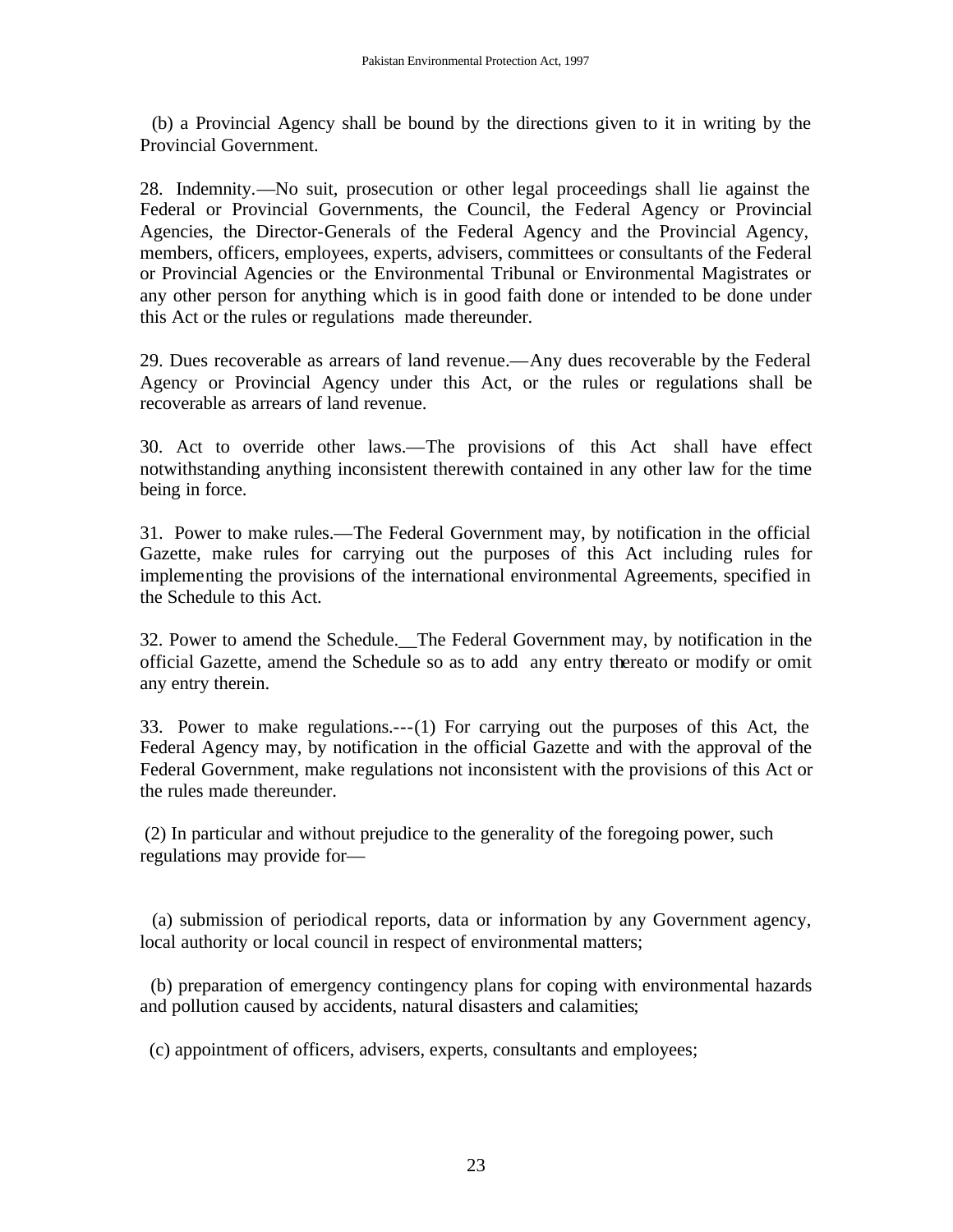(d) levy of fees, rates and charges in respect of services rendered, actions taken and schemes implemented;

(e) monitoring and measurement of discharges and emissions;

(f) categorization of projects to which, and the manner in which, section 12 applies;

 (g) laying down of guidelines for preparation of initial environmental examination and environmental impact assessment and Development of procedures for their filing, review and approval;

(h) providing procedures for handling hazardous substances; and

 (i) installation of devices in, use of fuels by, and maintenance and testing of motor vehicles for control of air and noise pollution.

34. Repeal, savings and succession.—(1) The Pakistan Environmental Protection Ordinance 1983 (XXXVII of 1983) is hereby repealed.

(2) Notwithstanding the repeal of the Pakistan Environmental Protection Ordinance, l983 (XXVII of 1983), any rules or regulations or appointments made, orders passed, notifications issued, powers delegated, contracts entered into, proceedings commenced, rights acquired liabilities incurred, penalties, rates, fees or charges levied, things done or action taken under any provisions of that Ordinance shall, so far as they are not inconsistent with the provisions of this Act be deemed to have been made, passed, issued, delegated, entered into, commenced, acquired, incurred, levied, done or taken under this Act.

(3) On the establishment of the Federal Agency and Provincial Agencies under this Act, all properties, assets and liabilities pertaining to the Federal Agency and Provincial Agencies established under that Ordinance shall vest in and be the properties, assets and liabilities, as the case may be, of the Federal Agency and Provincial Agency established under this Act.